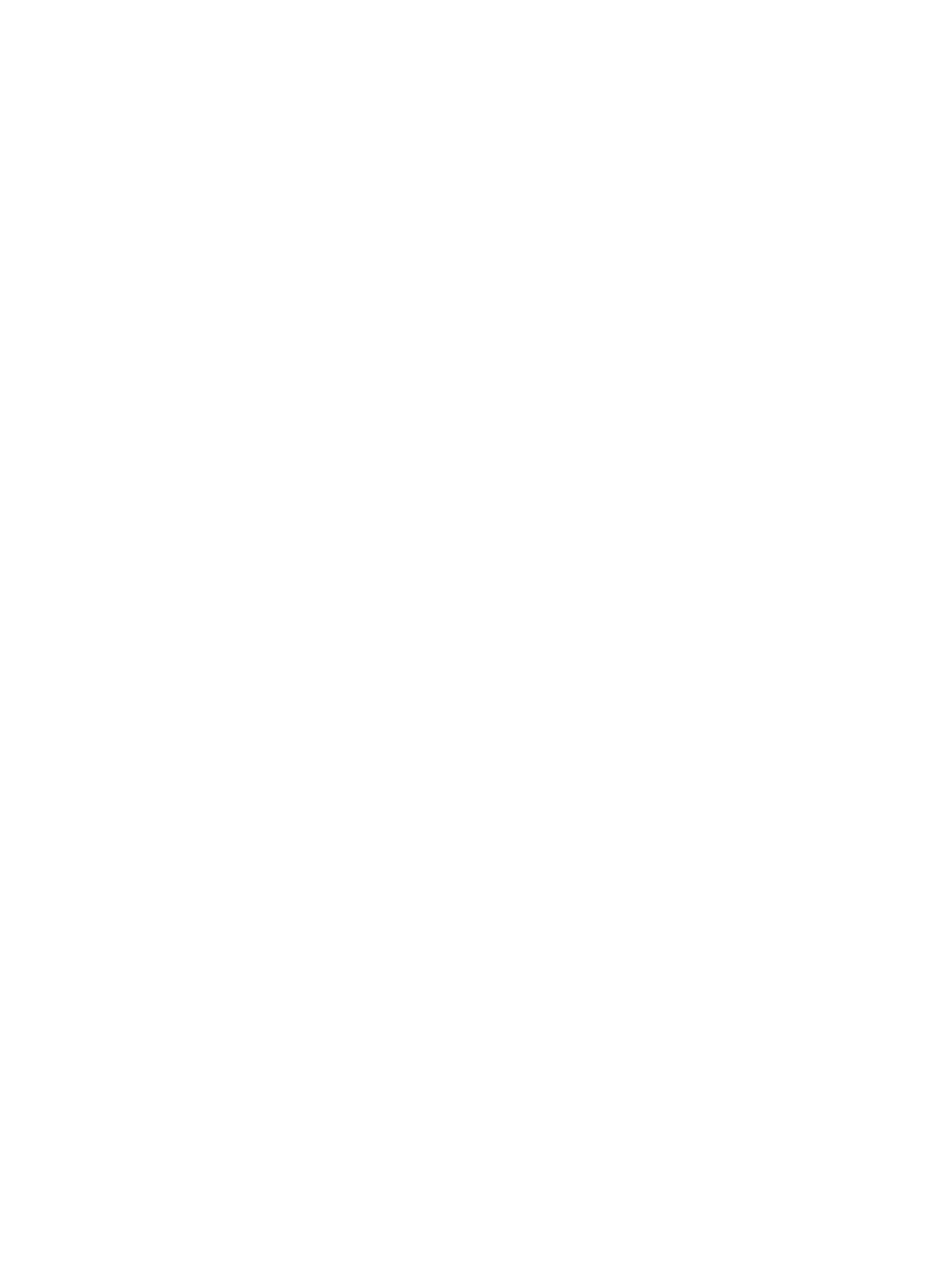### **TABLE OF CONTENTS:**

- 1. Cover
- 2. Table of Contents
- 3. Condition of Sale
- 4. Features & Accessories
- 5. General Safety
- 6. Consumer Product Safety Commission Warning
- 7. Precautions / Shading
- 8. Operating Instructions / Cordage Chart
- 9. Motor Electrical Diagram
- 10. Operating Instructions (continued)
- 11. Garden hose adapter
- 12. How it works
- 13. Tank & Component Diagram
- 14. Tank & Components Description
- 15. Unloader Description
- 16. Unloader Diagram Spray Mode
- 17. Unloader Diagram By-pass Mode
- 18. Pump / plumbing Unloader modes
- 19. Pump Diagram / Misting Tip Assembly
- 20. Flow Diagram Typical Kruser
- 21. Troubleshooting Index
- 22. Troubleshooting (continued)
- 23. Troubleshooting (continued)
- 24. Troubleshooting (continued)
- 25. Winterizing / Shipping Instructions
- 26. Parts Reference
- 27. Warning & Caution Labels
- Included: ELEY Hose Reel Instructions, CAT 2SF Data Sheet, CAT SF Service Manual & Honda Manual (if applicable).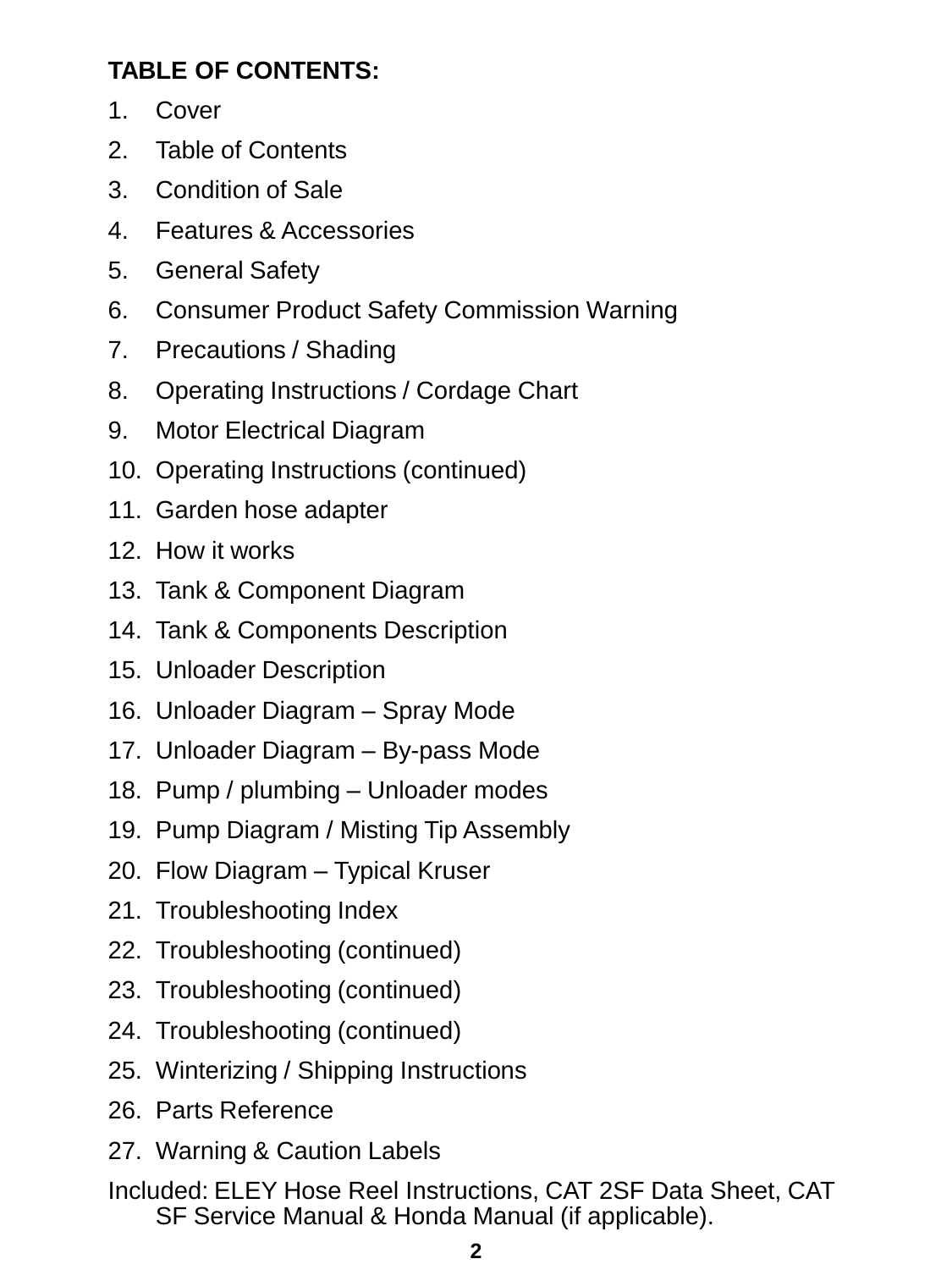### **CONDITION OF SALE SIEBRING MANUFACTURING, INC. GEORGE, IA 51237**

Pursuant to Magnuson-Moss Warranty Federal Trade Commission Improvement Act P.L. 93-637, 88 STAT.2183-2193; U.P.C. 2301-2312 (Jan. 4, 1975), the following limited warranty will now replace all prior warranties issued by Siebring Manufacturing, Inc.

We warrant the equipment manufactured by us to be free from defects in material and workmanship under normal use and service, our obligation under this warranty being limited to replacing at our factory any product, or parts thereof, which shall within one year after delivery thereof to the original purchaser be returned to us with transportation (UPS Ground) charges prepaid, and which our examination shall disclose to our satisfaction to have been thus defective. We neither assume nor authorize any other person to assume for us any other liability in connection with such equipment. "Overnight", "Next Day" or any shipping method other than UPS Ground will the responsibility of the customer. This warranty shall not apply to any equipment which shall have been repaired or altered outside of our factory in any way so as to affect its stability and reliability, nor which has been subject to misuse, negligence or accident, nor to any equipment, which shall have been operated beyond factory rated capacity. We shall not be liable for consequential damages caused by defective materials, equipment or parts warranted by their respective manufacturers.

Siebring MFG will not warranty any sprayer manufactured with brass components that has been used to apply Zerotol or similar products. Sprayer warranties on units manufactured with stainless steel pumps and associated components will be honored.

Any implied warranty (including the warranty of merchantability), to the extent permitted by law, is excluded.

We will not grant any allowance for any repairs or alterations without written approval of an executive officer, and we reserve the right to make changes in design, or to make additions to, or improvements in, our products without imposing any obligations upon the company to install them on products previously manufactured.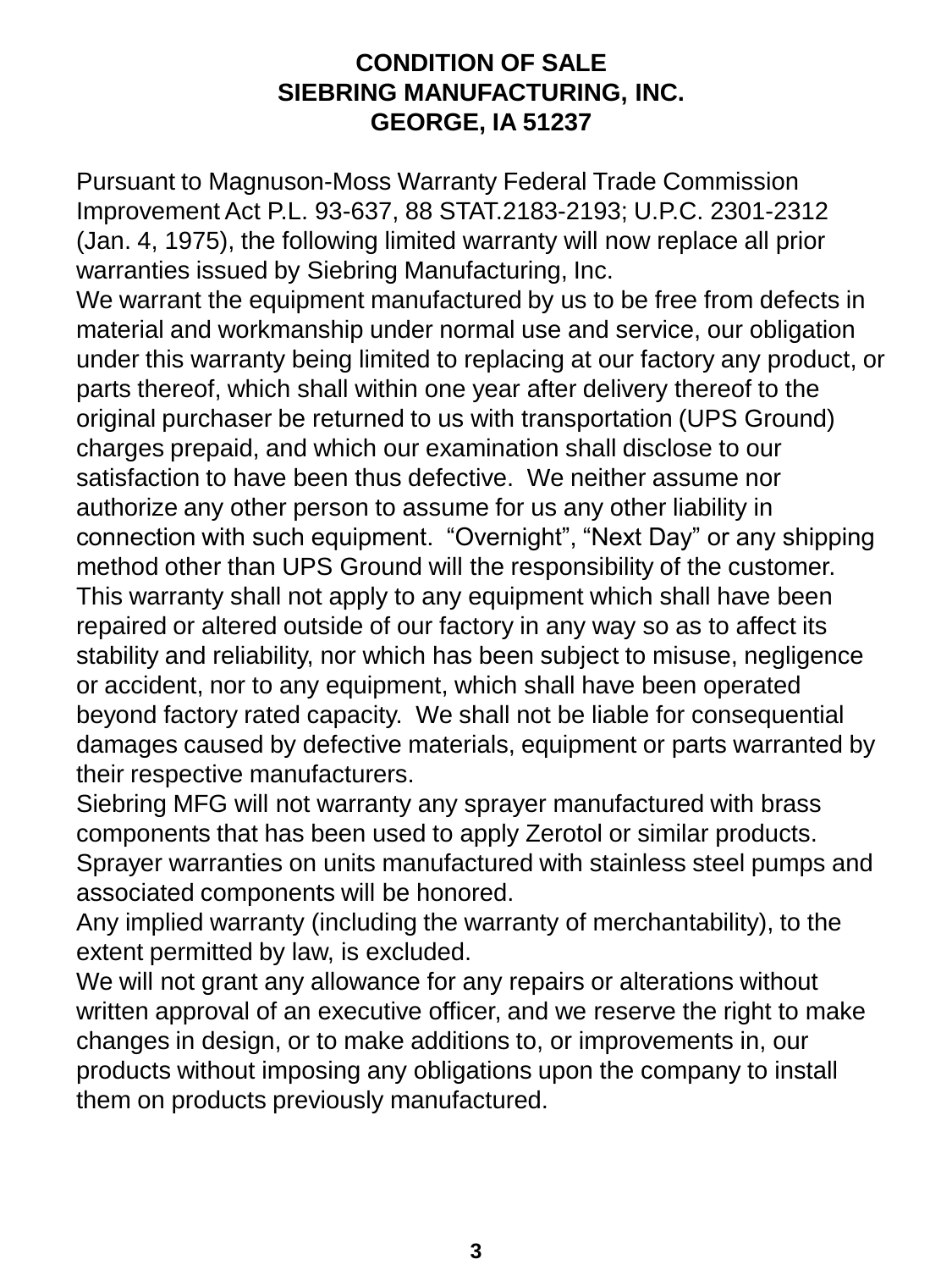### **Sprayer Features & Accessories**











- 1. CAT Pump
- 2. Pump Oil Fill Cap
- 3. Liquid filled gauge
- 4. Oil Level Sight Glass
- 5. Filter Bowl with Screen
- 6. Hose Reel Lock
- 7. Hose Reel Swivel
- 8. Fluid Pick-up Assembly
- 9. By-pass / Fluid return
- 10. Spray Gun with 18" wand
- 11. Cap
- 12. 0° Spray Tip
- 13. 15° Spray Tip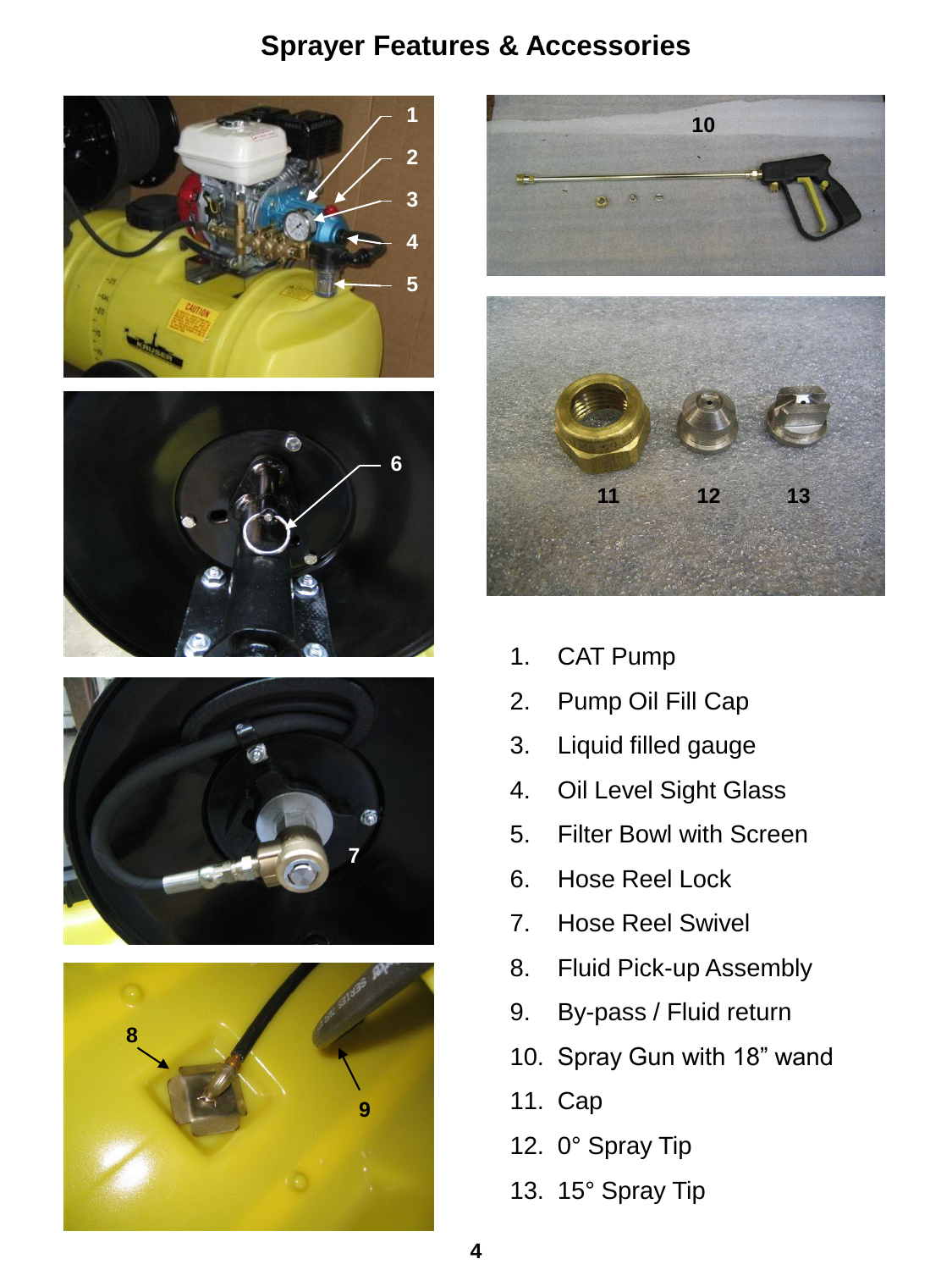#### GENERAL SAFETY

- 1. WARNING Do not pump flammable or explosive fluids such as gasoline, fuel oil, kerosene, etc. Do not use in explosive atmospheres. The pump should only be used with liquids compatible with the pump component materials. Failure to follow this warning can result in personal injury and/or property damage and will void the product warranty.
- 2. Do not run the pump faster than maximum recommended speed.
- 3. Do not attempt to pump at pressures higher than rated, motor damage may result.
- 4. Maximum liquid temperature through pump is 140°.
- 5. Make certain that the power source conforms with the requirements of your equipment (see cord chart on page 8).
- 6. Do not operate machine with belt guard, shaft guard or similar safety devices removed.
- 7. Prior to servicing, disconnect power, stop engine.
- 8. Relieve system pressure prior to servicing.
- 9. Drain all liquids from system before servicing.
- 10. Secure quick couplers on lines and guns before starting the pump. A loose quick coupler may cause a hose whip around under pressure causing personal injury and/or property damage.
- 11. Check hoses for weak or worn conditions before each use. Make certain that all connections are tight and secure.
- 12. Periodically inspect the pump and system components. Perform routine maintenance as required. See maintenance section in this manual, CAT pump Service Manual and Honda engine manual as applicable.
- 13. Electric motors must be adequately grounded.
- 14. Do not operate a gasoline engine in an enclosed area. Be sure the area is well ventilated.
- 15. Gasoline is a highly combustible fuel. The improper use, storage or handling of gasoline can be dangerous. Never fill or touch a hot engine.
- 16. Do not handle a pump or motor with wet hands or when standing on a wet or damp surface.
- 17. Use only pipe, hose and fittings rated for the maximum P.S.I.G. rating of the pump. If an unloader is used, use pipe, hose and fittings rated for the pressure at which the unloader bypass operates.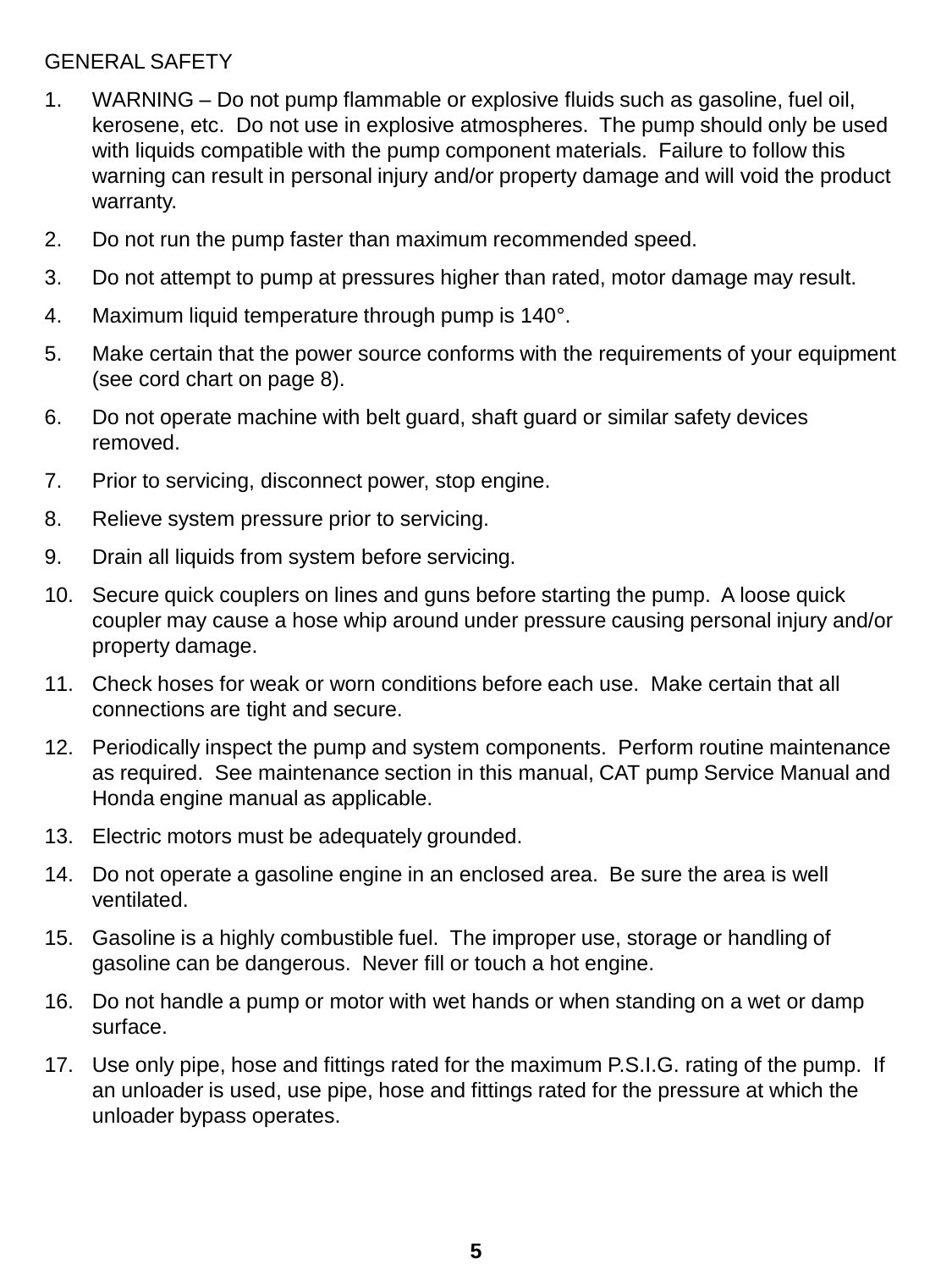### **WASHERS DANGEROUS, SAFETY PANEL WARNS**

The U.S. Consumer Product Safety Commission has issued a warning to consumers who use electrically powered pressure washers for cleaning milk tanks, spray tanks, and other farm equipment.

According to a federal safety alert, consumers can receive a fatal electrical shock from pressure washers if the power cord connections become wet or an internal short exists.

Since pressure washers are used to spray water, the power cord, washer and consumer are often wet, and this can be fatal, especially if the machine is not properly grounded, the report explained.

Consumers should not use adaptor plugs to connect the three-wire plug to a twoprong household receptacle without properly grounding the adaptor plug. Power cord connections should never be allowed to lie in water.

The commission urges these precautions:

- Always plug a three-wire grounded pressure washer into a properly grounded receptacle. If possible, use a receptacle protected by a ground fault circuit interrupter (GFCI).

- Check all flexible cords, plugs and sockets before each use. Replace any damaged items.

- If an extension cord must be used, use the heavy-duty three-wire, properly grounded type, and keep the power cord connection out of the water and away from the item being washed.

- Wear eye protection when using sprayers or pressure washers.
- Wear rubber-soled footwear when operating the washer.
- Never cut or splice the power cord or extension cords.
- Do not leave hoses or cords where they can be run over and damaged.
- Never remove the grounding prong from the power cord plug.

- Never operate the washer after it has tripped a ground fault interrupter or circuit breaker without first having it examined by a competent repair person.

- Never allow children to operate a pressure washer, and keep them away from the washer when an adult is using it.

- Never spray the cleaner at yourself or others. The pressure can cause the water and cleaner to blast under the skin.

- Never start the washer until you have checked to make sure all coupler hose connections are in place and locked.

### FOR MORE INFORMATION, CONSUMERS CAN CALL THE CPSC TOLL-FREE HOTLINE, 800-638-CPSC.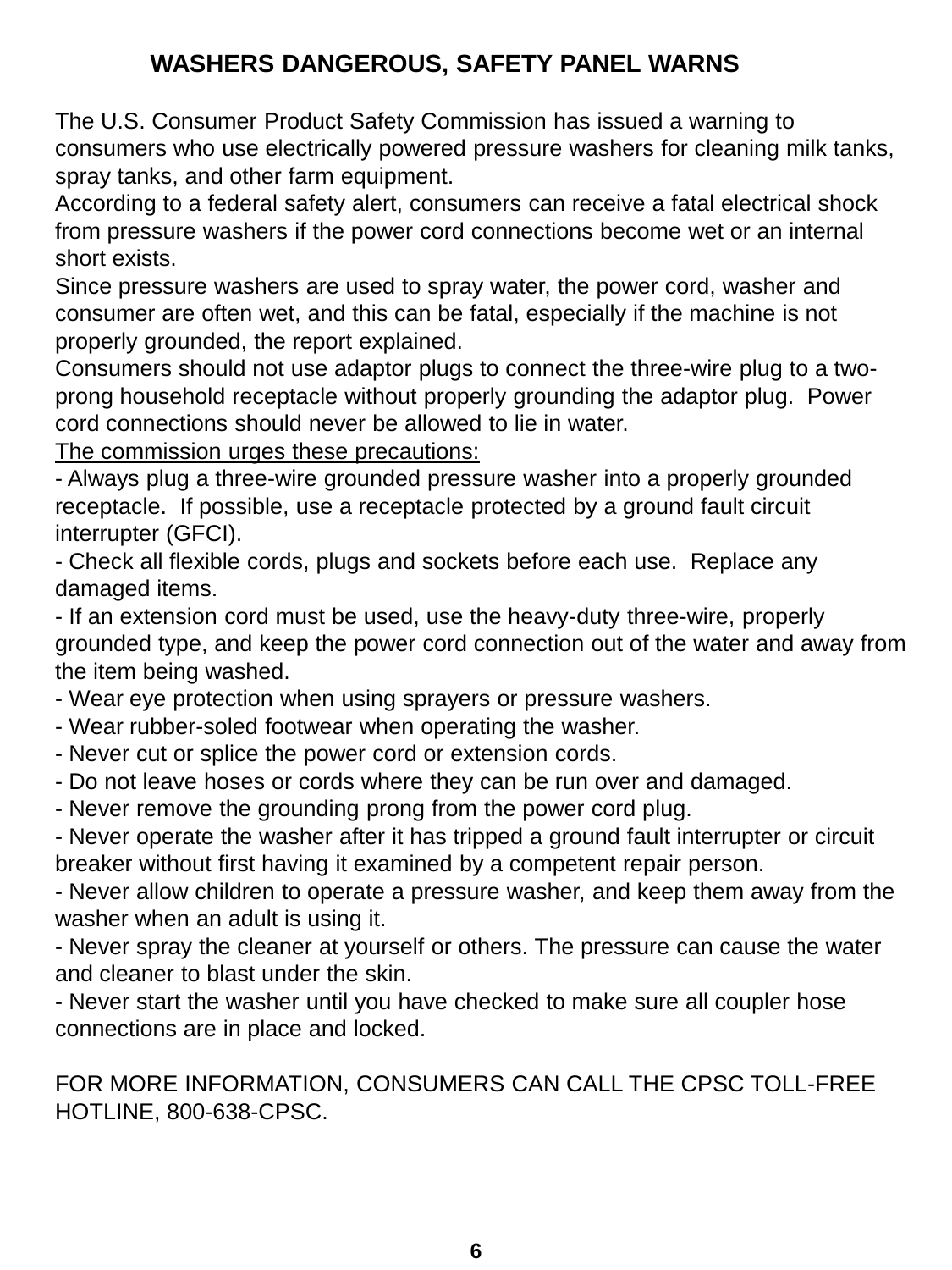### **KS750 PRECAUTIONS**

**ALWAYS - RINSE AND FLUSH OUT THE KRUSER AFTER EACH USE.**

**ALWAYS - DRAIN ANY REMAINING FLUIDS FROM THE SPRAYER TO PROTECT IT FROM FREEZING.**

**ALWAYS - READ AND FOLLOW ALL DIRECTIONS OF THE CHEMICAL MANUFACTURER (CHECK MSDS).**

**ALWAYS - PUT FRESH, CLEAN WATER IN THE KRUSER AND TEST THE SPRAYER FOR PROPER OPERATION BEFORE ADDING ANY SPRAYS.**

**ALWAYS - WEAR PROTECTIVE GEAR WHEN MIXING OR APPLYING ANY CHEMICALS. THIS INCLUDES MASK, RESPIRATOR, GLOVES, GOWN, ETC.**

**ALWAYS - MAINTAIN THE KRUSER IN GOOD REPAIR. THIS WILL HELP PREVENT LEAKS, ETC. AND ADD TO THE LIFE OF THE MACHINE.**

**ALWAYS – WINTERIZE THE PUMP IF COLD WEATHER IS SUSPECT**

### **Shading:**

Continental Products Company's "Kool Ray" liquid shading products are the only brands authorized for use in the Siebring "Mist R' Drench" and "Kruser" line of sprayers.

### **DO NOT USE LATEX PAINT!**

Use of unauthorized products can damage the sprayer pump and components and will void the warranty.

Prior to applying shading, install a 0° tip and a 50 mesh screen (not included) in the filter bowl assembly.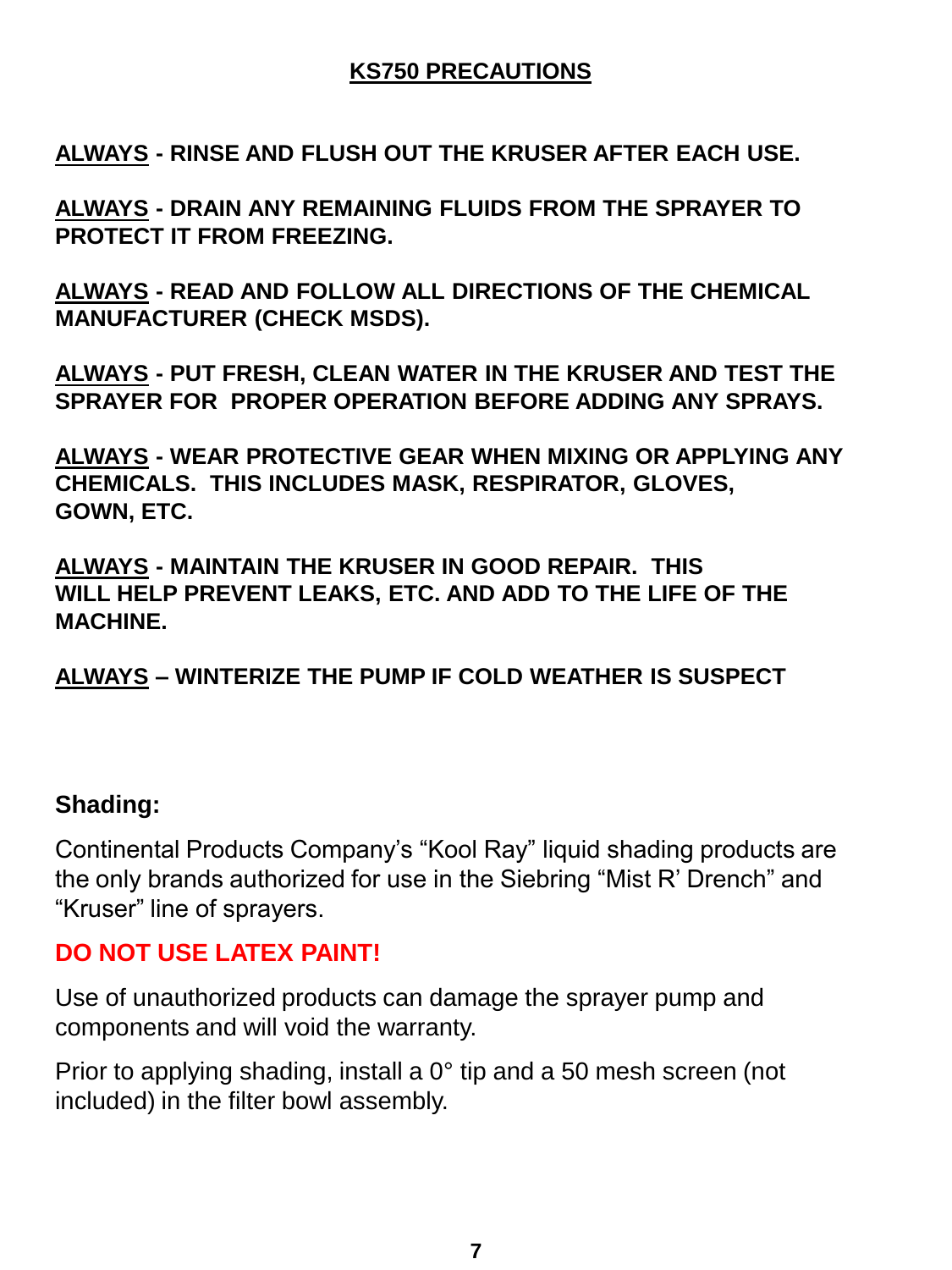### **KRUSER OPERATING INSTRUCTIONS**

### **PRIOR TO START UP**

Completely uncrate unit. Inspect for shipping damages that could interfere with unit operation. Check for crating/shipping materials lodged in pump/motor assembly, belt drive (if applicable) steering mechanism and wheel & tire area. Check for foreign debris in sprayer tank.

Read this manual and comply with all of the safety instructions. Familiarize yourself with the operating instructions and component location prior to using the unit.

If you have a gas engine powered unit, read and familiarize yourself with the Honda Owner's Manual.

Read and be familiar with the CAT Pump manual and operating instructions.

If electrically powered unit, ensure adequate power and extension cords are available to operate the unit (see chart below).

| <b>MOTOR</b><br><b>HP</b> | 100 FT. |      | 200 FT. |      | 300 FT. |      | 500 FT. |      |
|---------------------------|---------|------|---------|------|---------|------|---------|------|
|                           | 115V    | 230V | 115V    | 230V | 115V    | 230V | 115V    | 230V |
| 1/4                       | #14     | #14  | # 10    | # 12 | #8      | # 10 | #6      | # 8  |
| 1/3                       | #12     | #14  | # 10    | #12  | # 6     | # 10 | #4      | # 8  |
| 1/2                       | # 10    | #12  | # 8     | # 10 | #6      | # 8  | # 4     | # 6  |
| 3/4                       | # 10    | #12  | #6      | # 10 | #4      | # 8  | # 2     | # 6  |
| 1                         | # 8     | # 10 | #6      | # 8  | #4      | # 6  |         | #4   |
| $1\frac{1}{2}$            | #4      | # 10 | #0      | # 8  |         | # 6  |         | #4   |
| $\overline{2}$            |         | # 8  |         | # 6  |         | #4   |         | #2   |
| 3                         |         | # 8  |         | # 6  |         | #4   |         | #2   |
| 5                         |         | # 6  |         | #4   |         | #2   |         | #0   |

### Wire Size for 115 & 230 Volt Single Phase Circuits Distance – Motor to Fuse or Motor to Meter Box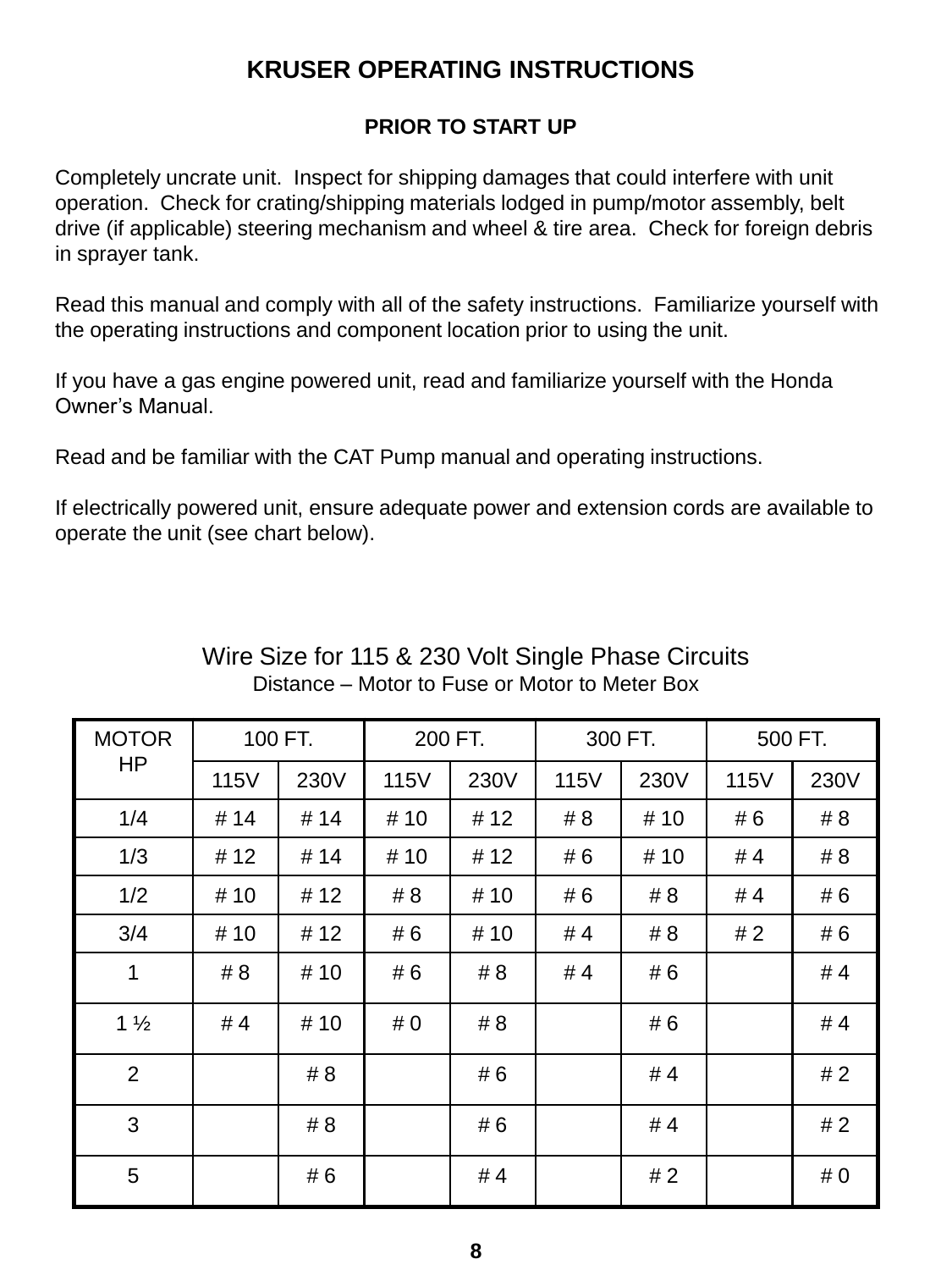### KS/OD 750 MOTOR WIRING (BALDOR CL3510 1 HP.) LOW VOLTAGE (120 VAC)

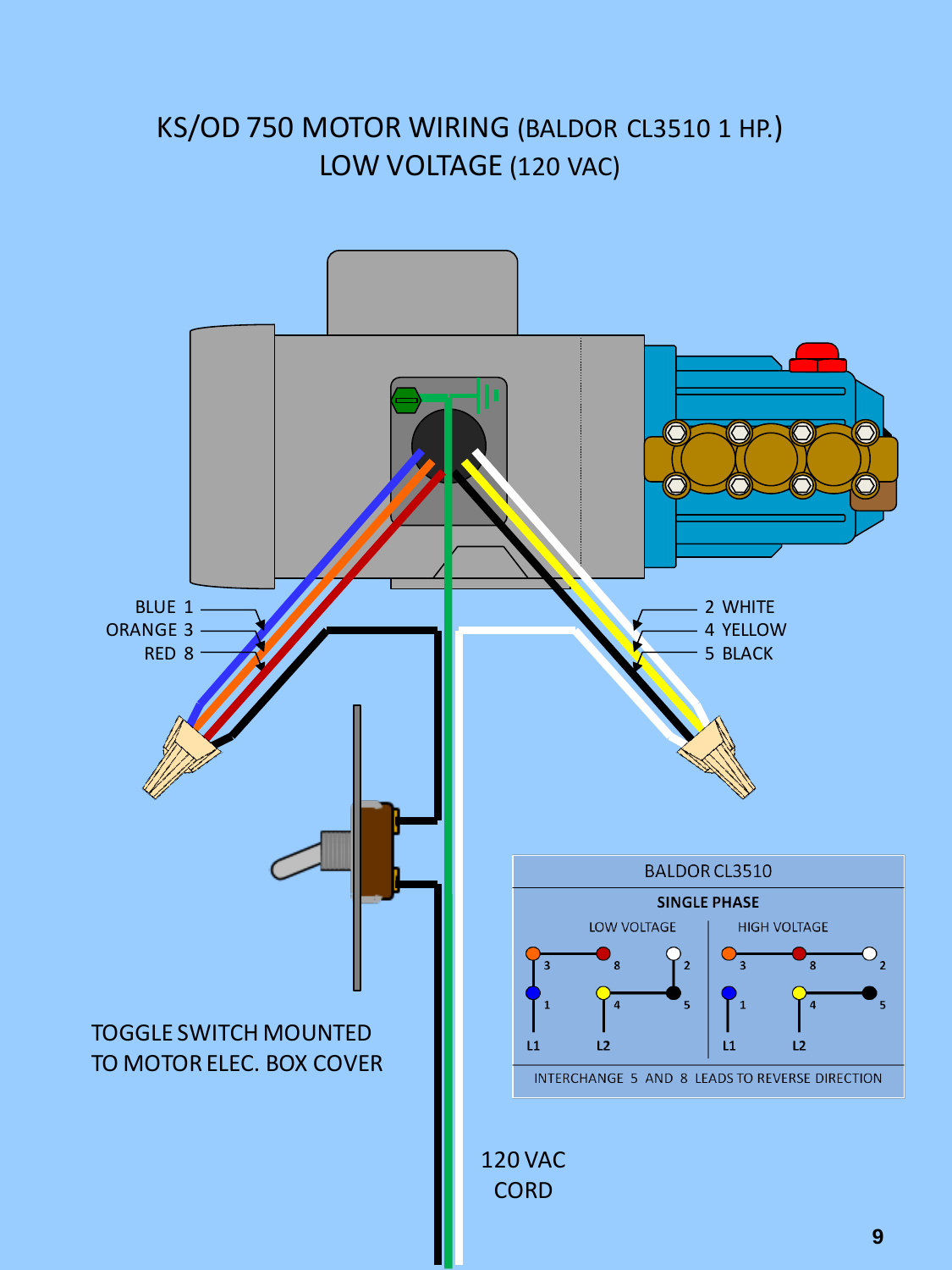- Check drain plug is installed.
- Assemble gun, wand and appropriate nozzle, secure with wrench.
- Attach gun to hose with wrench.
- Release hose reel lock before attempting to un-reel hose.
- Depress spray gun trigger during start-up to allow for "Load Free" run-up.
- Check sight glass on filter bowl during start-up. Air bubbles during operation may indicate a cracked filter bowl or missing o-ring or gasket.

### **START UP**

1. Put 10 gallons of water into the sprayer tank. DO NOT ADD SPRAY YET!!! Start power source (electric motor or engine) and pull the gun trigger. The gauge should show the desired operating pressure. Release the trigger, gauge should read zero (0) PSI

#### **TESTS**

2. Test the sprayer. It should have up to 750 PSI when spraying with the misting wand.

#### **TANK AGITATION**

3. The water in the tank should be agitating whenever the pump is on but not spraying.

#### **LEAK INSPECTION**

4. Check for any leaks. Find the source of any and all dripping water. Be sure to confirm that the filter is clean and that the filter bowl is tightly screwed on.

#### **ADD SPRAY**

5. Additional water and spray may now be added to the tank. Any products that are heavy solids may be added to the tank slowly. Additional water should be added to the tank to keep the powder well diluted. Some sprays may also be harmful to the pump seals if used at full strength. Check CAT pump manual for compatibility.

#### **CLEAN UP**

6. Cleaning herbicide from the Sprayer: Use one quart of household ammonia per 60 gallon of water (1:240 ratio). Stir well!! Start the pump and run the unit until the ammonia fills the hose and wand. Allow to stand for 24 hours.

#### **RINSING**

7. Flush with fresh water. Triple rinse with clear water. Winterize for cold weather. See instructions for using the garden hose adapter on the following page.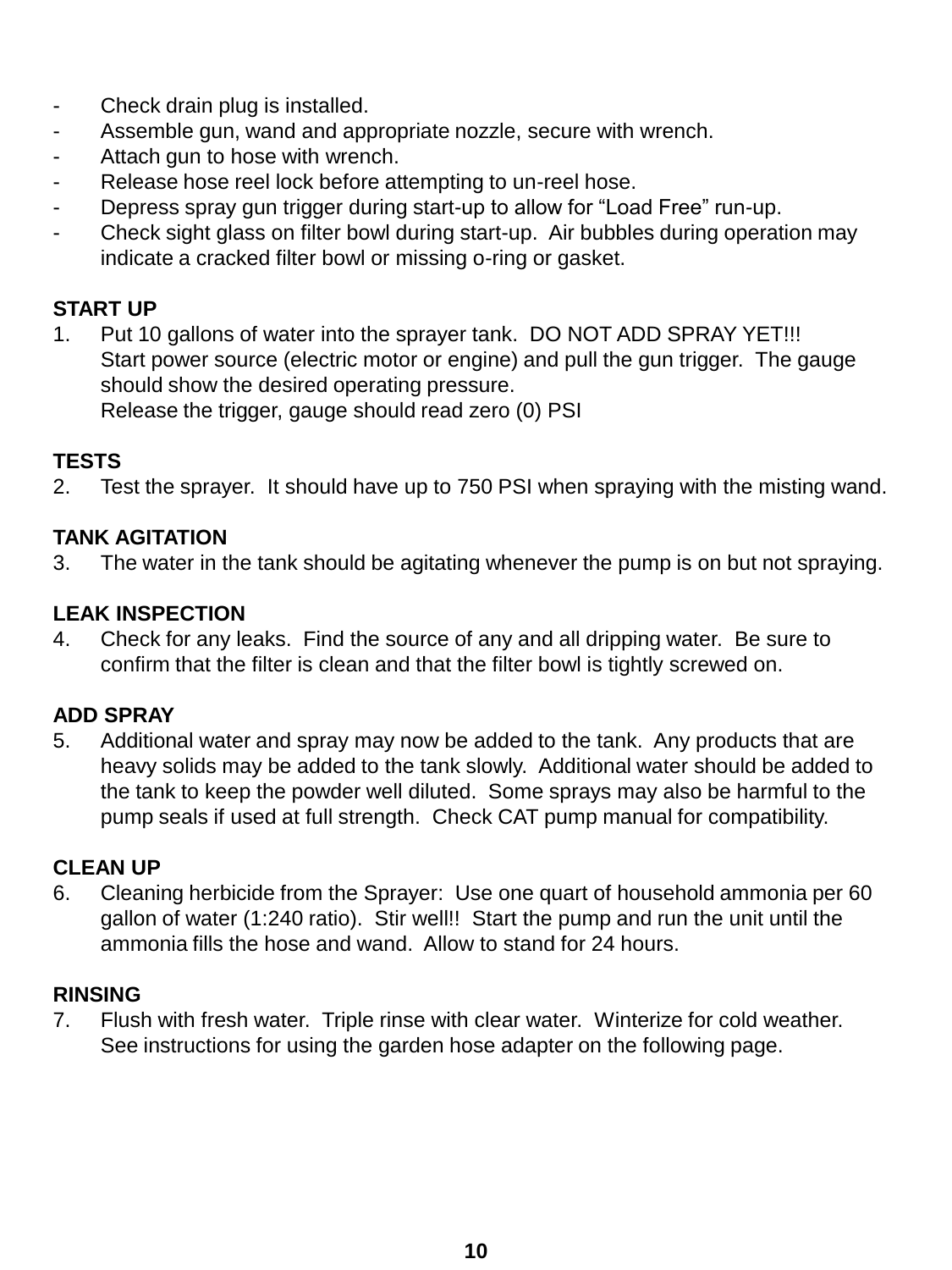# CLEAN & FLUSH GARDEN HOSE ADAPTER

*Note: It is recommended to clean and flush the pump and related components after each use.*

1. Remove the tank lid and pull tank sump pick-up from tank.



2. Connect garden hose adapter to the lower, threaded portion of the tank sump pick-up assembly.



3. Attach garden hose to garden hose adapter and flush as required.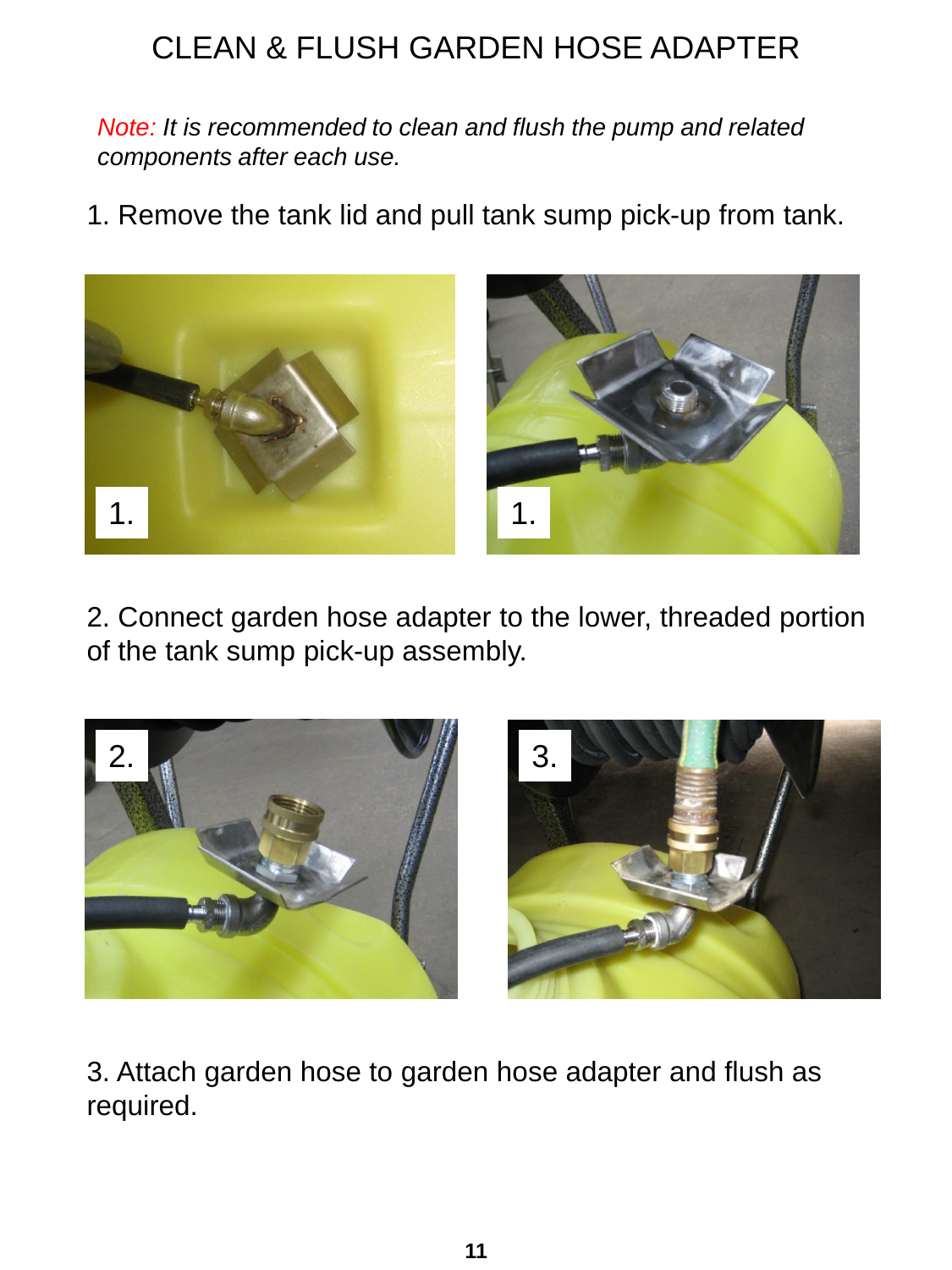# How it Works

For twenty-five years, Siebring Manufacturing has been listening to and incorporating customer suggestions and criticisms to develop a dependable and user friendly product. The paragraphs below briefly describe the Siebring "Kruser" line of sprayers and how they operate.

First, when you start the GAS-POWERED ENGINE, or ELECTRIC MOTOR, of your sprayers, the motor drives a crankshaft inside the water pump that starts the pistons or plungers.

Fresh water, coming in from your fluid supply tank, through the intake hose, picking up fluid near the bottom of the sprayer tank to the inlet side of the pump manifold.

The CAT pump produces flow and sends it to the unloader. Pressure is created by restricting the flow at the nozzle. At a given flow, the smaller the restriction nozzle the higher the pressure; the larger the restriction nozzle the lower the pressure.

The unloader acts like a traffic cop, sending the preset amount of flow through the hose and towards the spray gun and nozzle, and sending the bypass fluid back to the pump manifold or through the recirculation hose and back into the tank (depending on the ball valve position). See page 13 - 15 to learn about the unloader.

Water is pushed through the high pressure hose, through the spray gun that's controlled by a trigger. The trigger on the spray gun is actually a valve that controls the flow through the wand. Squeezing the trigger opens the valve, releasing the trigger closes the valve. The spray gun has a trigger lock feature that will lock the trigger closed for safety to prevent accidental activation of the spray gun.

The pump produces flow. The pressure is created by restricting the flow through the use of an appropriate sized nozzle or tip.

The sizes and flow rate calculations of the nozzles and tips provided with the Kruser sprayer line have been predetermined at the factory. Altering the size and flow rates of the nozzles and tips can hinder sprayer performance. Wear in a nozzle or tip can cause pressure drop.

*Note: Spray angle does not affect nozzle flow rate.*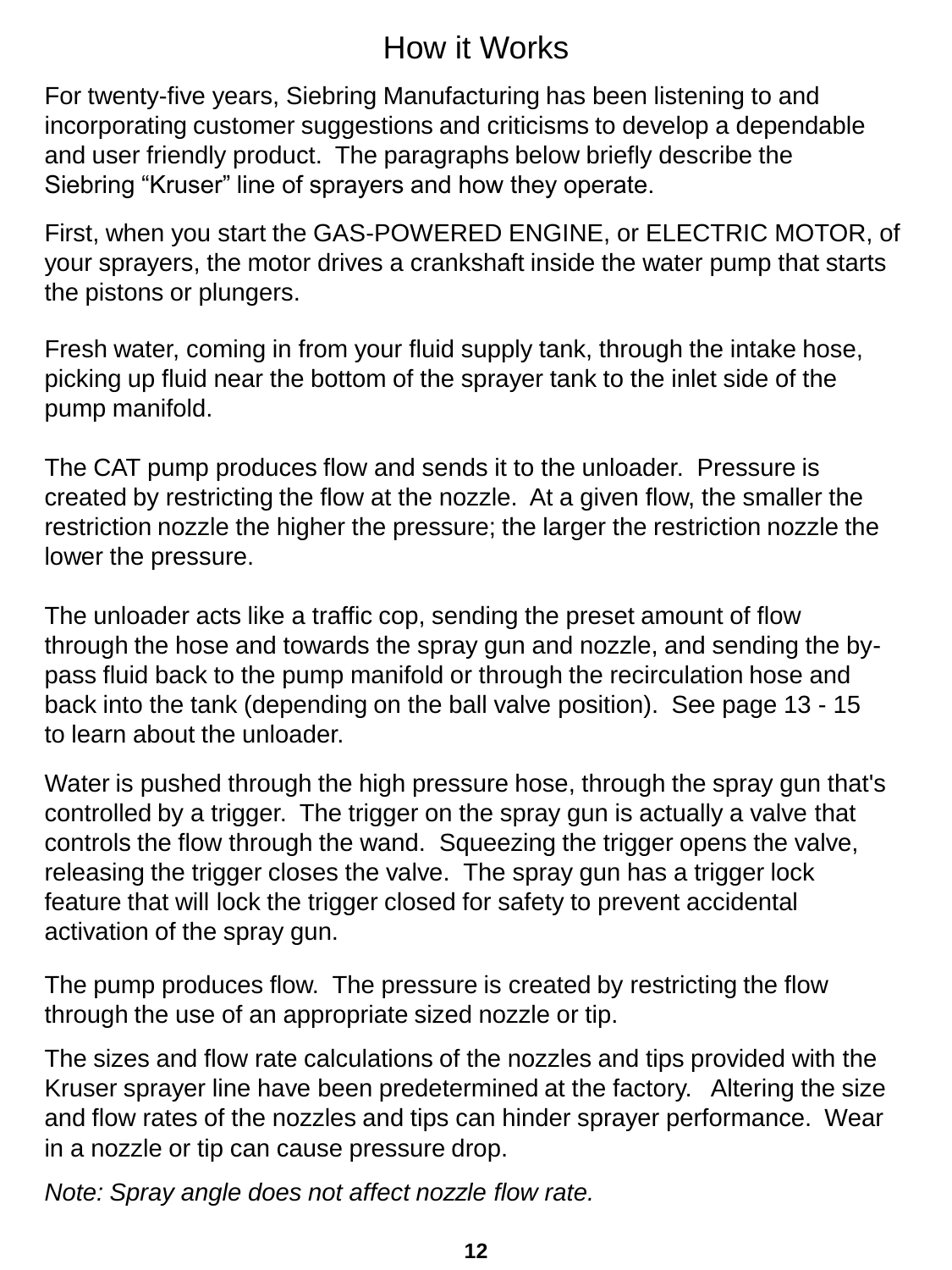# KRUSER 25 GALLON TANK & COMPONENTS



- 1. Tank Lid
- 2. Tank (25 gallon)
- 3. Pump Mount Base 7. Suction Hose
- 4. Tank Drain Plug
- 5. Tank Sump
- 6. By-pass / return hose
- 
- 8. Fluid Pick-up Assembly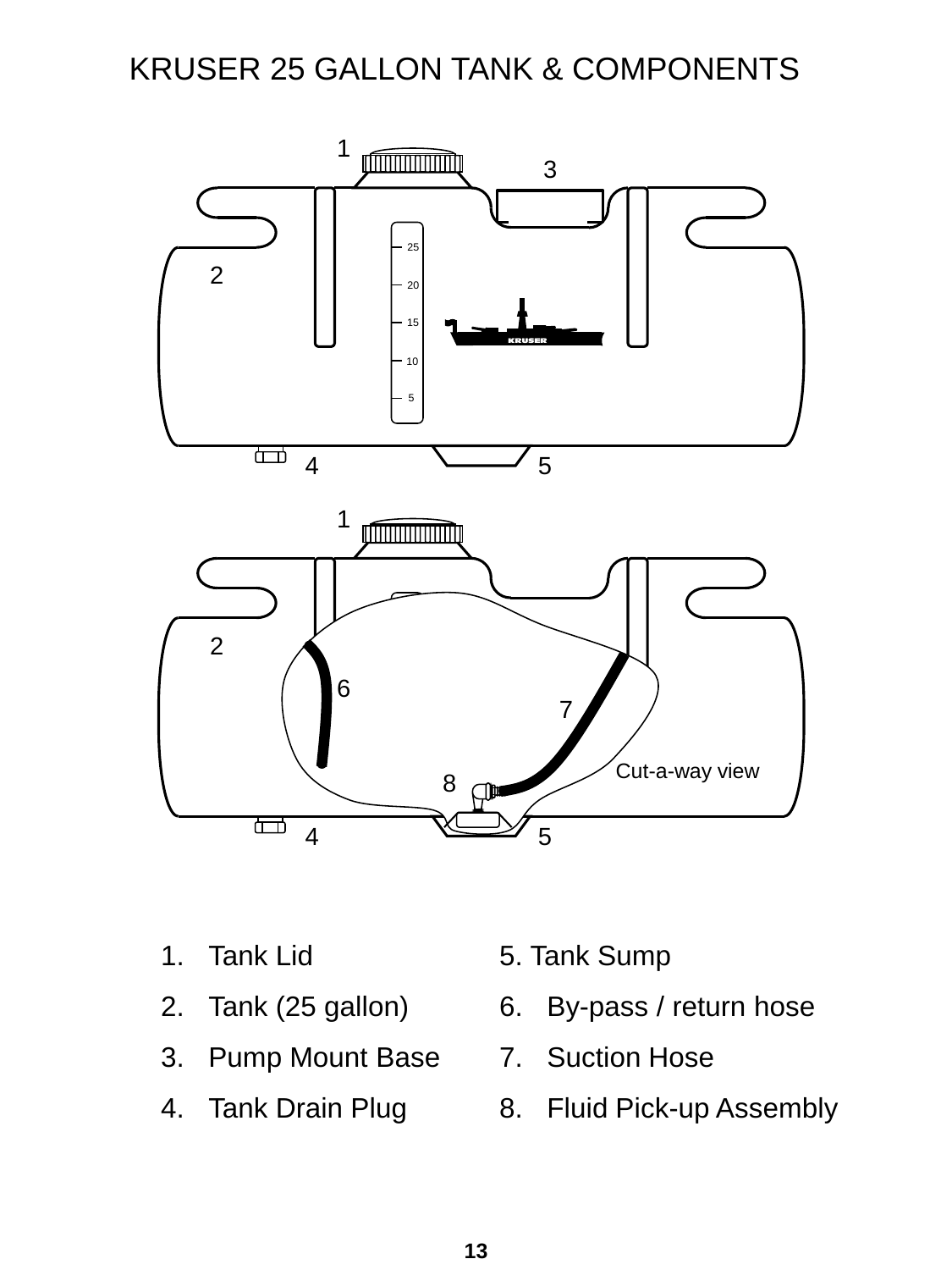# 25 GALLON TANK COMPONENTS & DESCRIPTIONS

(See page 11 for tank & component diagram)

- 1. Tank Lid (5" spin-on lid) vented, allows access to the tank for filling & mixing and allows air to displace fluid being pumped out.
- 2. 25 gallon horizontal tank 35" overall length, 18" in wide & 17" high to the top of the lid. Gallon markers on side and end. Recessed areas for straps and bottom sump for complete fluid pick-up, draining and cleaning.
- 3. Pump mount base. Provides a rigid platform to mount the direct drive pump & motor assembly.
- 4. Tank Drain Black plastic  $\frac{3}{4}$ " NPT, removable, facilitates complete draining and cleaning.
- 5. Tank sump. Lowest point in the tank. The fluid pick-up assembly is custom made to fit the sump.
- 6. By-pass / Return hose. Hose from the by-pass port of the unloader. Relieves excess pressure/flow from the unloader and provides re-circulation to keep the pump cool, mix chemicals and to help suspend wettable powders.
- 7. Suction Hose  $-$  <sup>3</sup>/<sub>8</sub>" hose. Supplies water/chemical to pump.
- 8. Fluid Pick-up Assembly Connected to the pump suction line and located just off the bottom of the sump in the tank. The fitting is raised off the bottom of the sump slightly.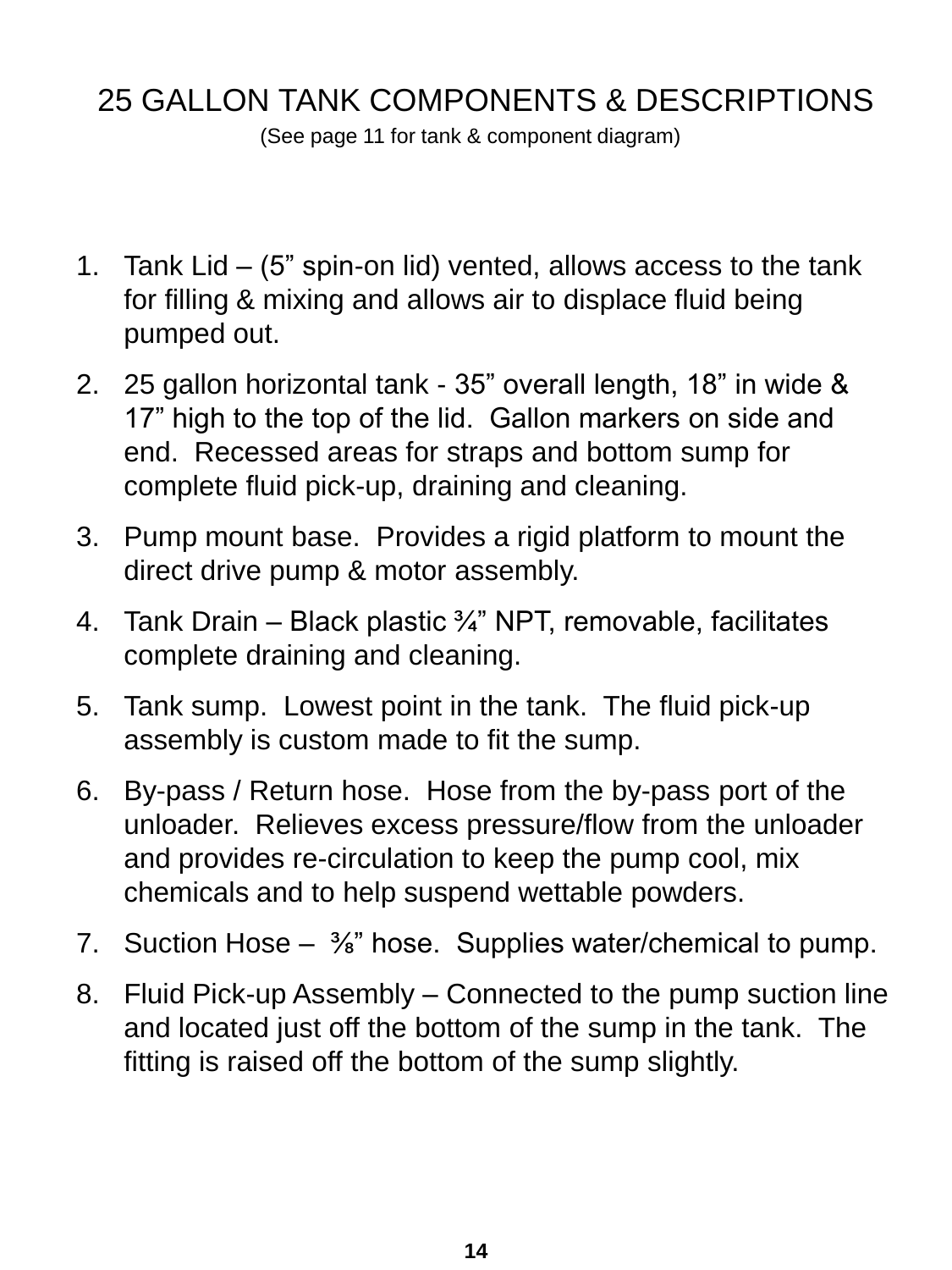### Pressure Sensitive Regulating Unloader

This type of unloader may be referred to as a "Trapped Pressure" type or just "Pressure" type. This type of valve opens to bypass when it senses the pressure build up of the pump output having nowhere to go. The main characteristic of this most commonly used valve is how it traps the pressure in the hose when the trigger of the pressure gun is released and unloading excess pressure between the pump & unloader.

The disadvantage of this type of valve is the spike of pressure felt by the operator and sprayer/pressure washer components when the trigger is again squeezed. This creates a "kickback" effect on the gun/wand so be careful when using ladders or other types of access equipment. The "kickback" effect is most noticeable when working with pressures above 1000 PSI. The "Kruser" sprayer line is factory set at 750 PSI for customer comfort and safety.

When your system uses a trigger gun that stops the water flow from the pressure pump the unloader valve must be employed. Understand that when the trigger of the gun is released the water flow to the nozzle is interrupted. The power source and the pressure pump are still running, without some pressure system safety device the water would have nowhere to go, building pressure until pump damage occurs.

Enter the Unloader Valve. The most basic function of the unloader is to act as a "traffic cop" to the water flow in your system as soon as it senses "pressure build". When the "Pressure Build" condition is met the unloader will then actuate the piston assembly to divert the water flow toward the bypass port. When this is occurring the pump is said to be in "bypass mode" and the unloader valve is said to be "cycling". This scenario ends when the trigger is squeezed alerting the unloader valve to redirect the flow to the gun and high pressure nozzle once again.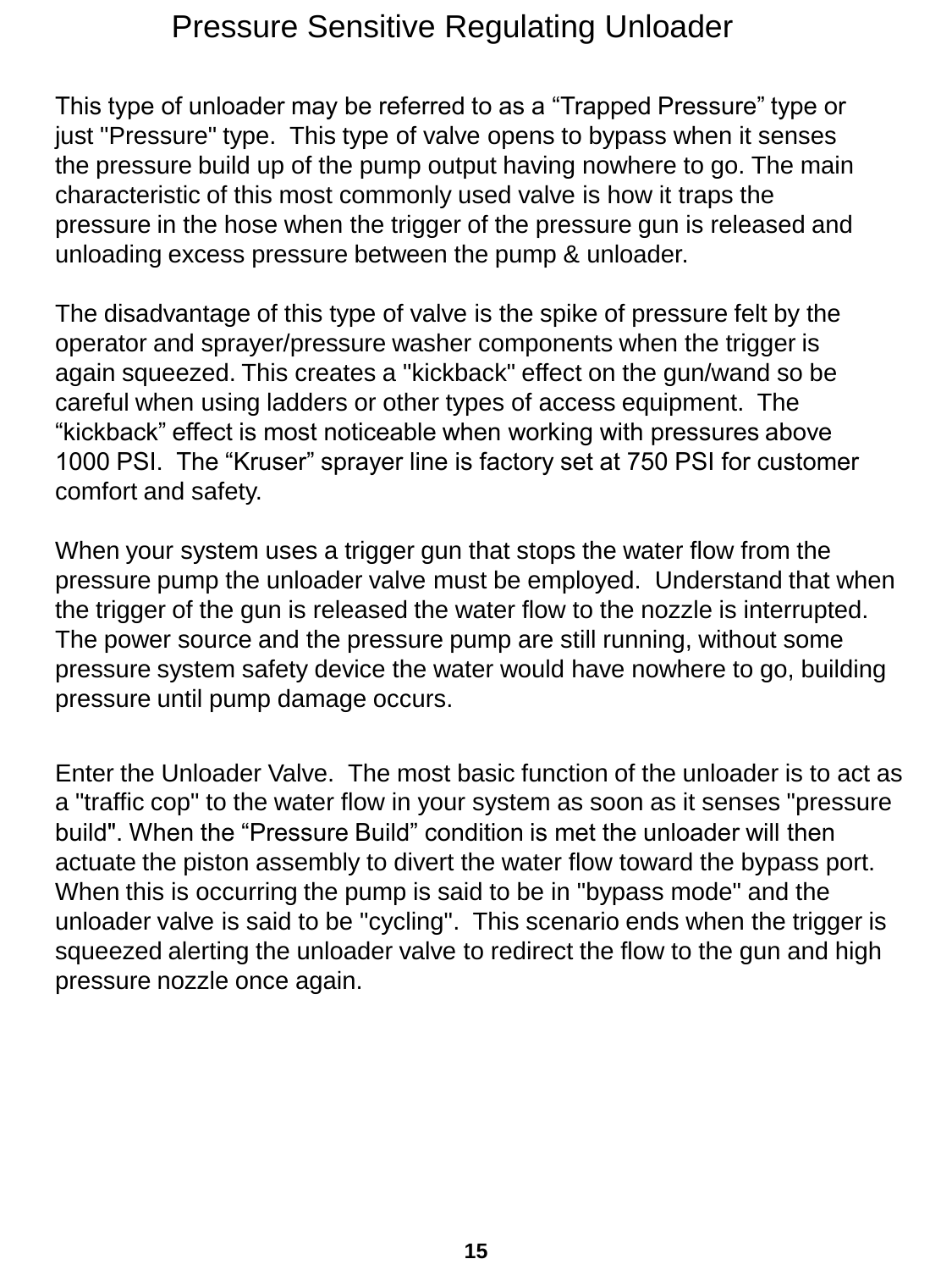# Pressure Sensitive Regulating Unloader

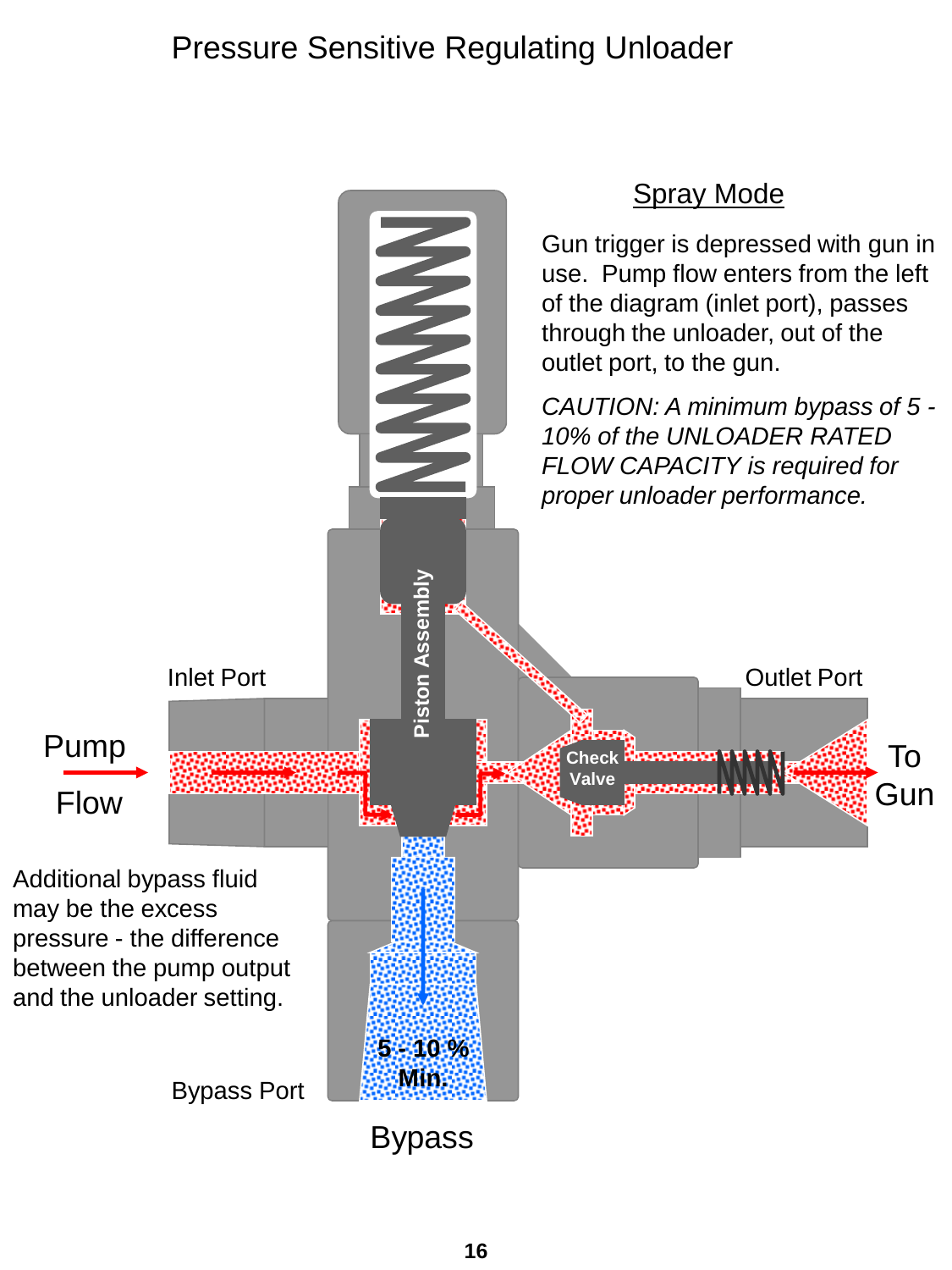### Pressure Sensitive Regulating Unloader

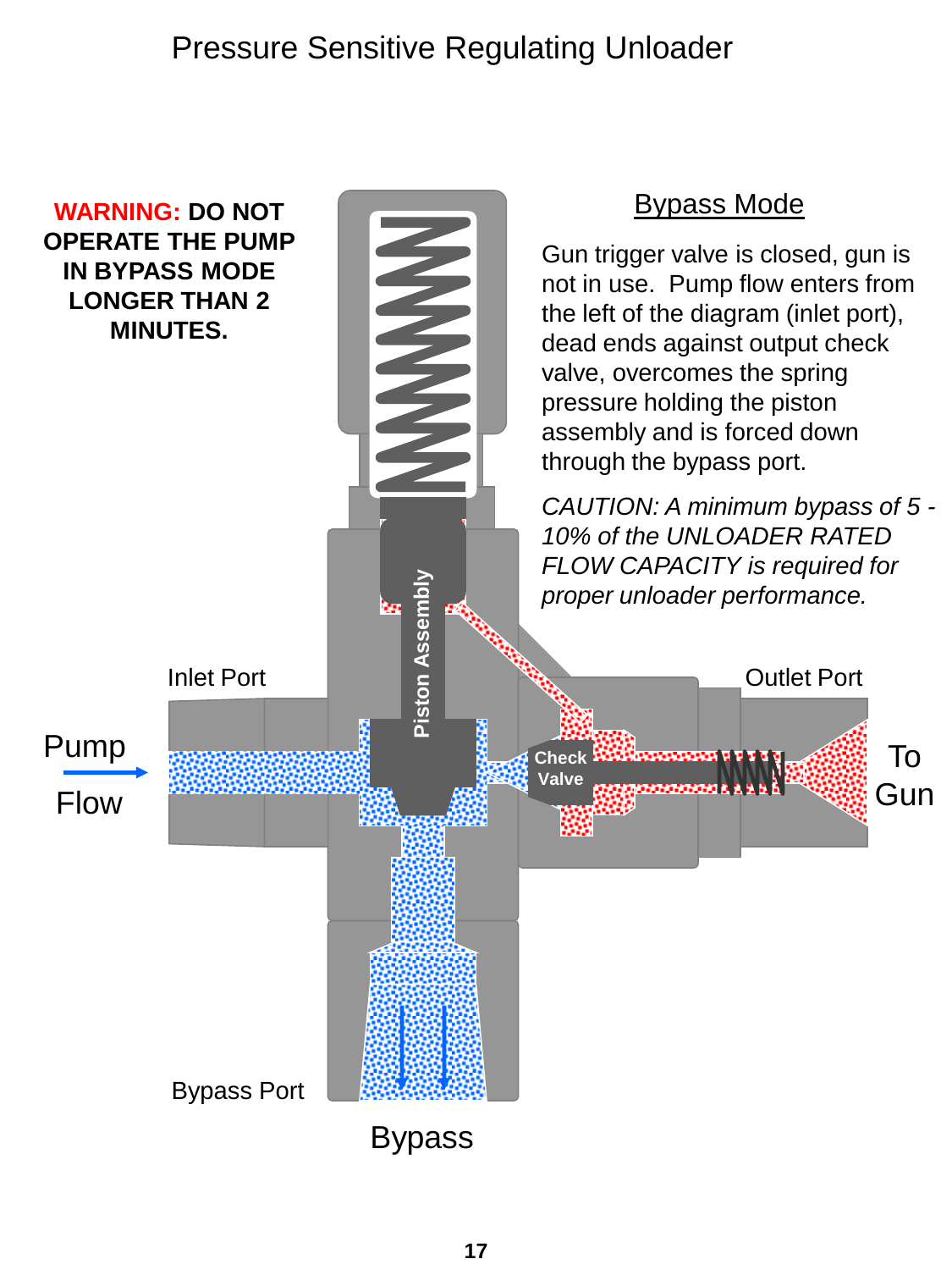# KRUSER UNLOADER MODES

Spray Mode:

Gun trigger is activated, 5-10% bypass is normal

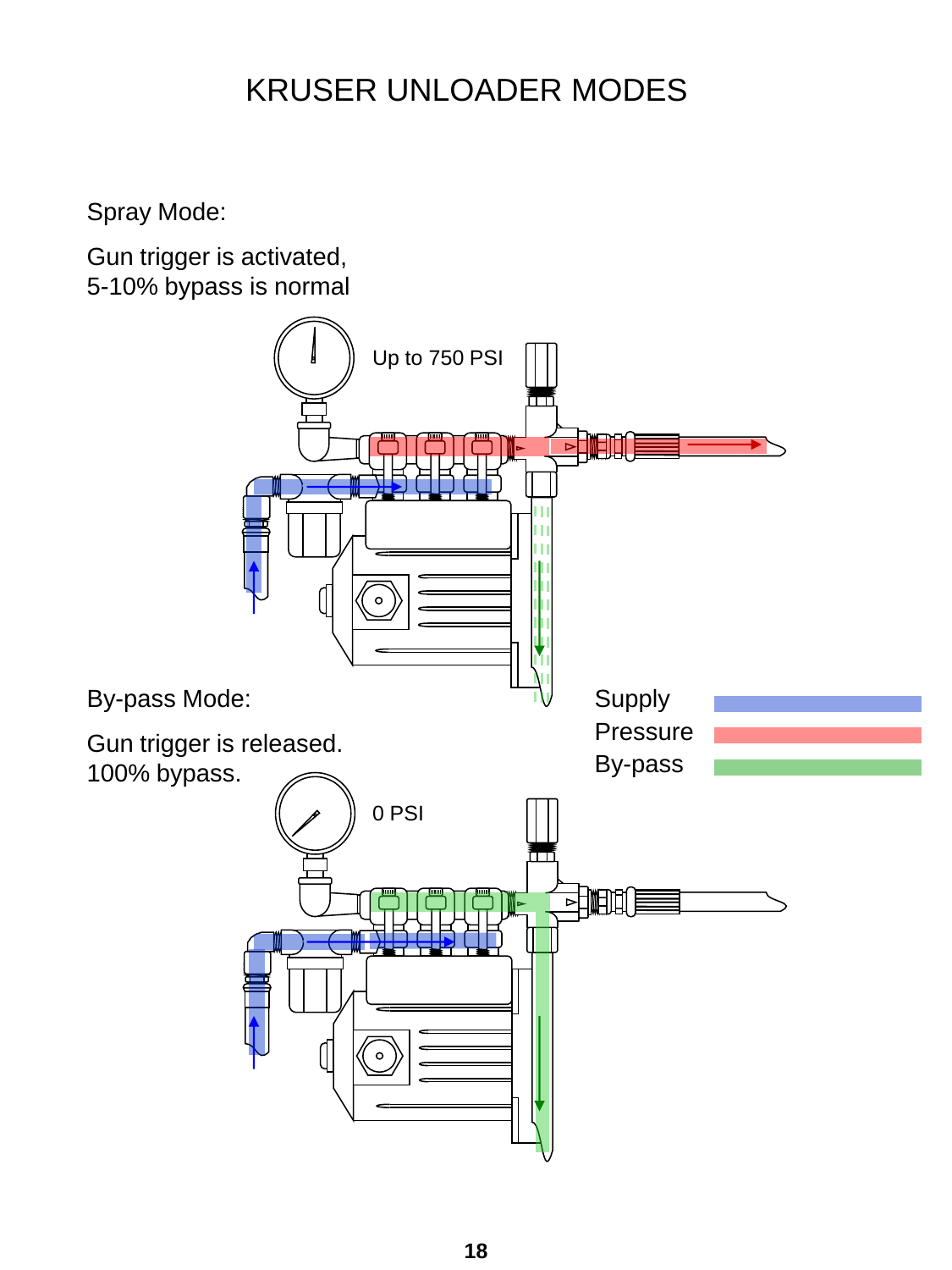### Kruser Direct Drive Pump & Associated Plumbing



Misting Tip Assembly

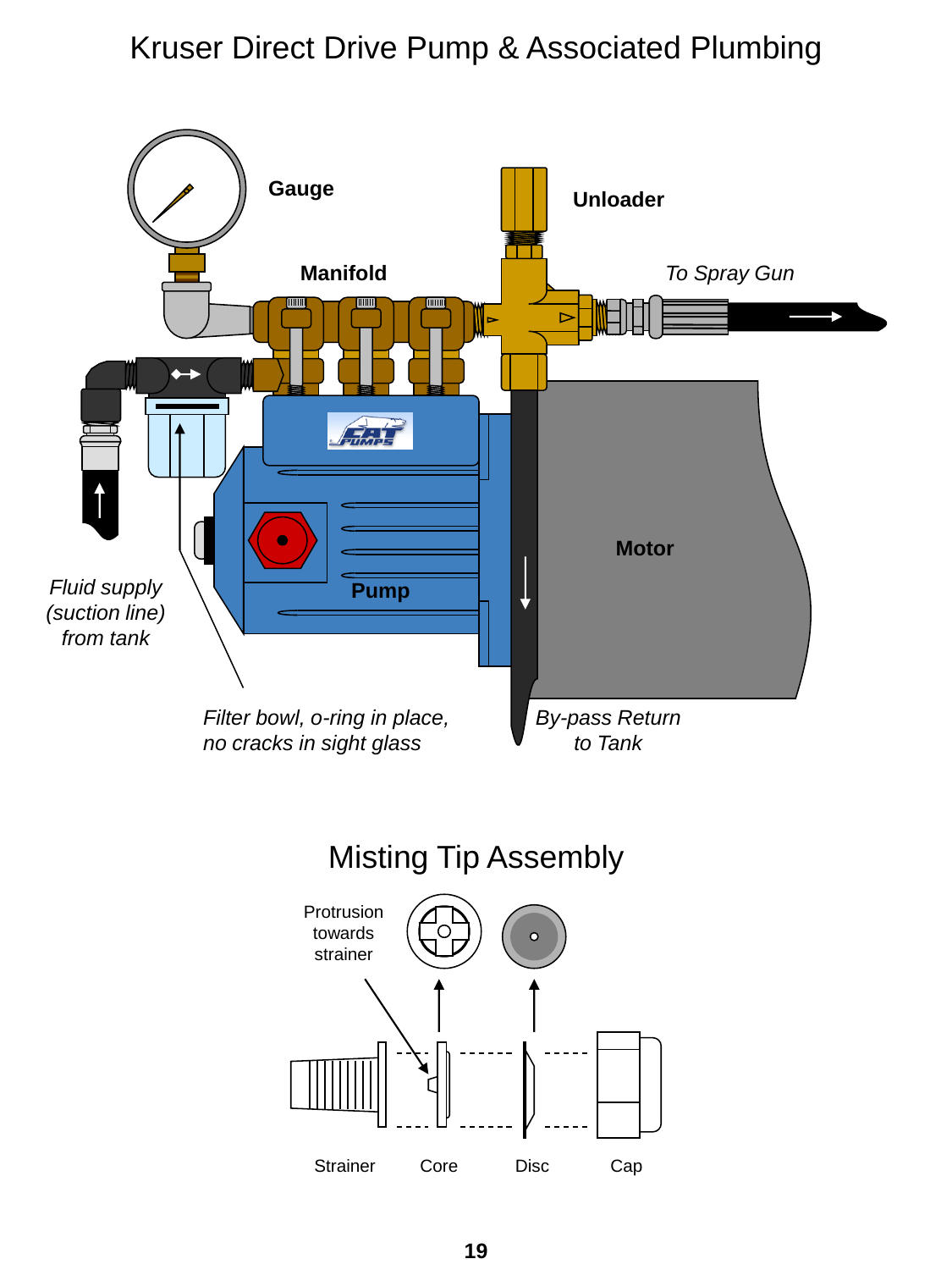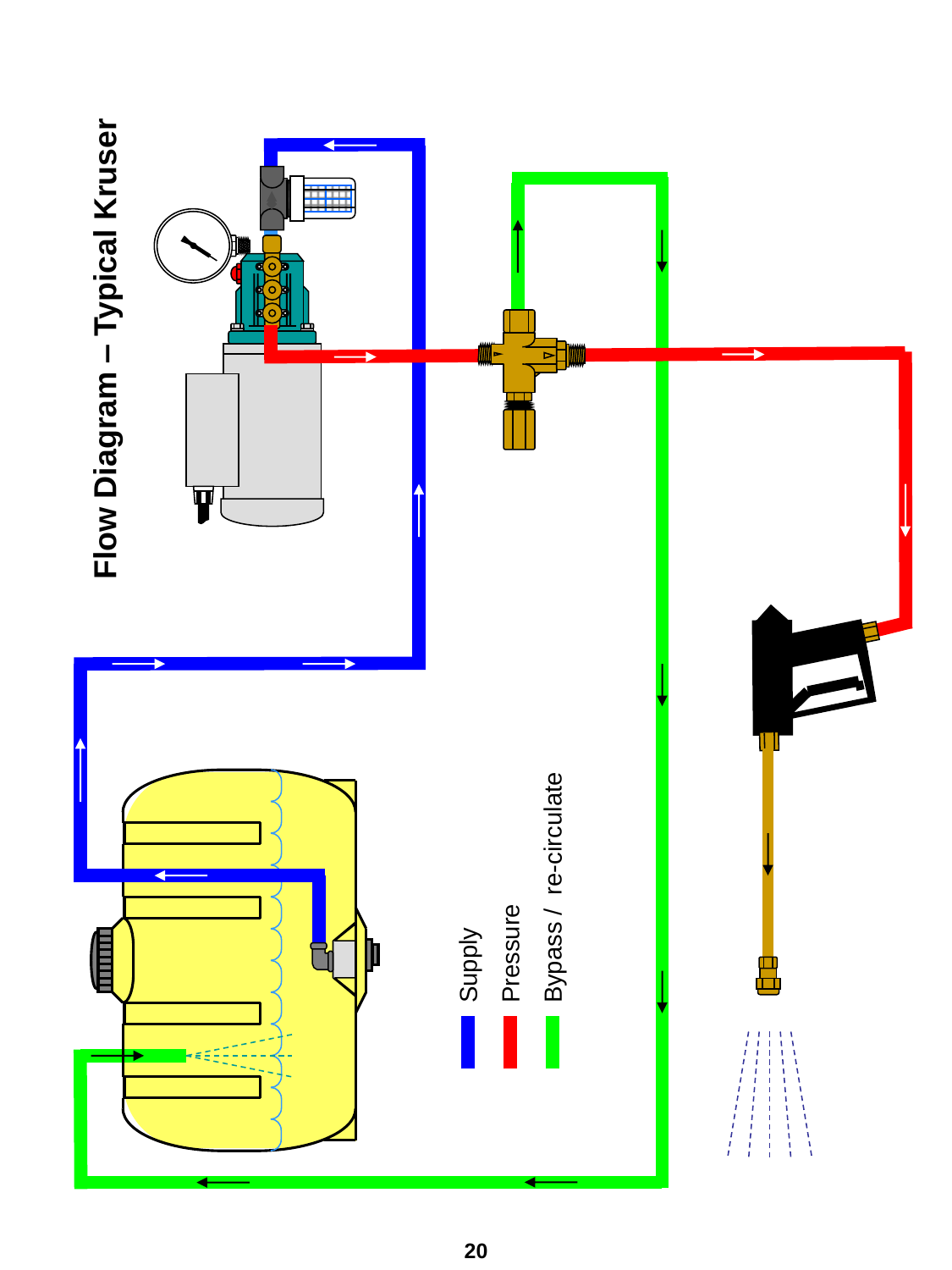# **Troubleshooting**

- A. PRESSURE DROP (NEW INSTALLATION)
- B. PRESSURE DROP AFTER MACHINE IS IN SERVICE
- C. PULSATION IN HOSE
- D. UNLOADER CYCLES RAPIDLY
- E. MOTOR STOPS AFTER SHORT DURATION
- F. PUMP MOTOR FAILS TO START
- G. PRESSURE FAILS TO DROP WHEN GUN VALVE IS CLOSED
- H. PUMP OIL DISCOLORATION
- I. WATER OR OIL LEAKING FROM BOTTOM OF PUMP
- J. WATER SUPPLY AND CONTAMINATION
- K. FREEZING OF PUMPS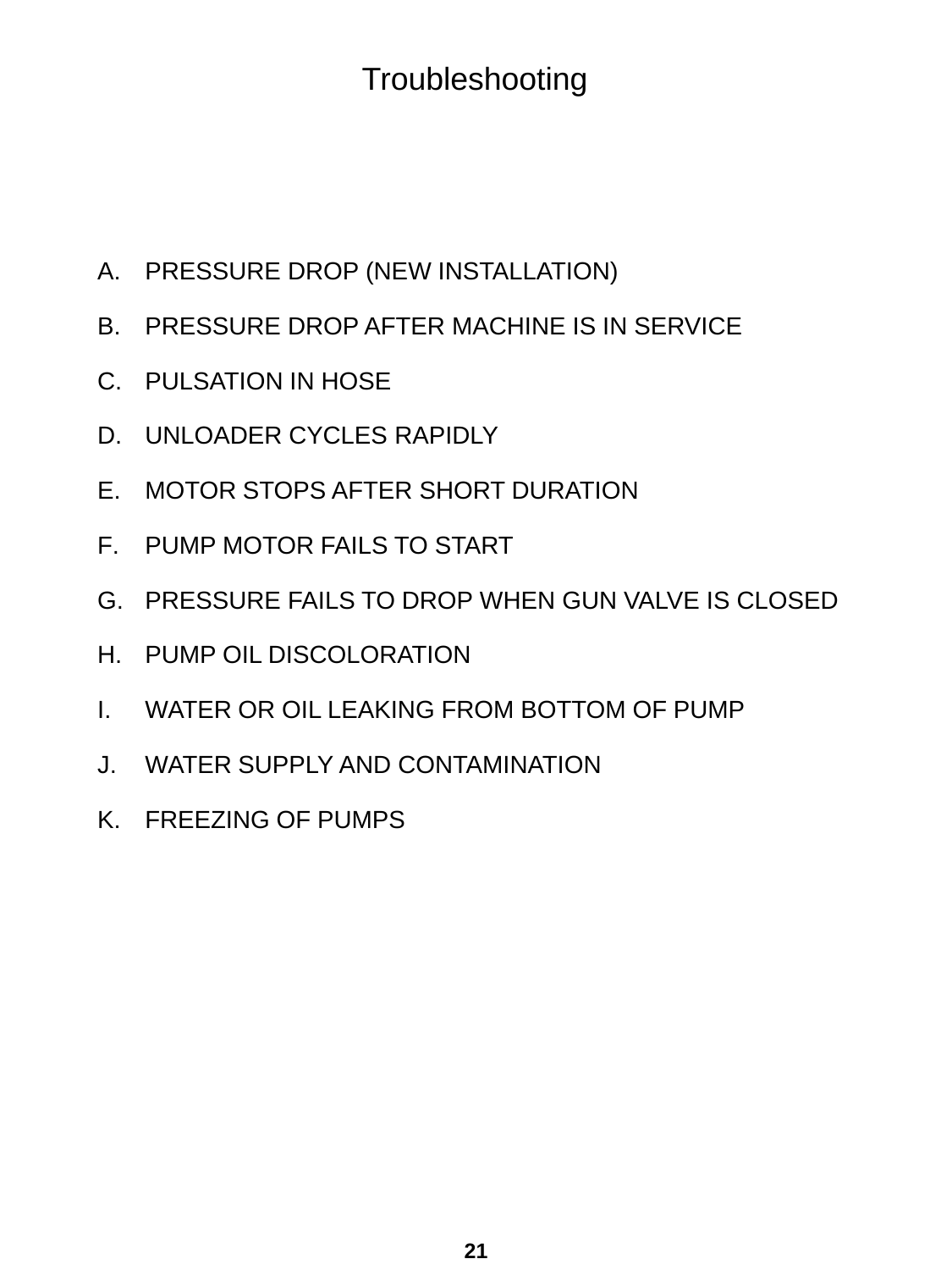- A. PRESSURE DROP (new installation)
	- 1. Inadequate water supply.

Improper nozzle size.

*Consult manufacturer.*

2. Air leak to strainer (filter bowl) or intake hose assembly.

*Check for missing or damaged o-ring on filter bowl. Check quick coupler connection and quick coupler o-ring, check for damaged hose.*

### B. PRESSURE DROP AFTER MACHINE IS IN SERVICE

- 1 Unloader check valve scored or worn. *Install a rebuild kit or replace unloader.*
- 2. Pump piston or plunger worn. *Install rebuild kit.*
- 3. Damaged piston cylinders. *Install water sand filter.*
- 4. Worn nozzle.

*Replace with correct or same size nozzle.*

5. Air leak to strainer (filter bowl) or intake hose assembly.

*Check for missing or damaged o-ring on filter bowl. Check quick coupler connection and quick coupler o-ring, check for damaged hose.*

- 7. Clogged pick-up in the solution tank. *Clear clog.*
- 8. Pressure setting too high for motor/engine horse power *Lower pressure to 750 PSI*

### C. PULSATION IN HOSE (usually accompanied by a drop in pressure).

- 1. Water supply shortage or clogged pick-up in tank. *Increase pump water supply, clear clogged pick-up, Clean filter screen in intake strainer.*
- *2. Replace piston cups (on belt drive units).*
- 3. Stuck unloader piston or check valve in unloader
- 4. Obstruction in nozzle causing "false" unloader functions.
- 5. Pressure setting on unloader too high.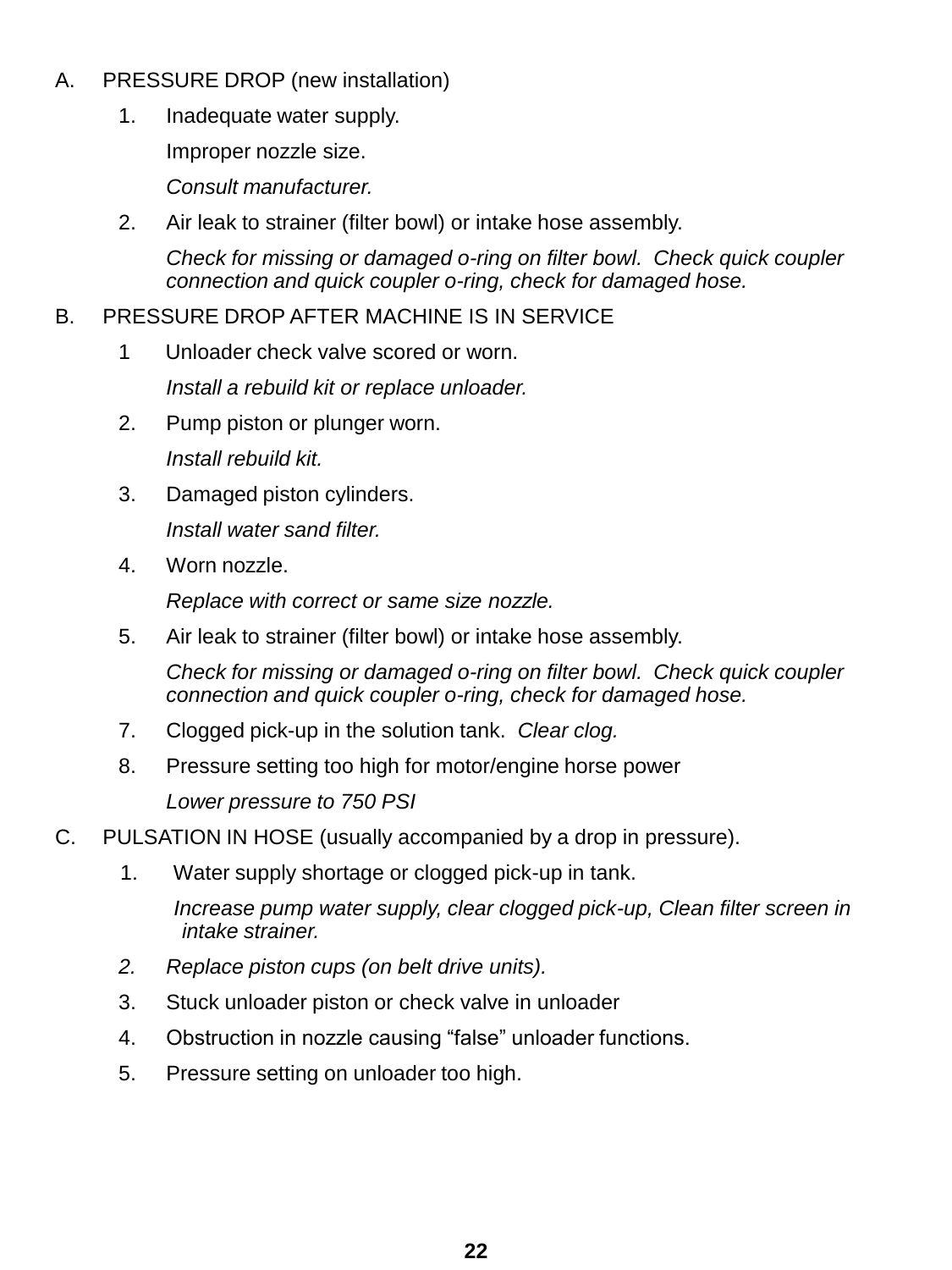#### D. UNLOADER CYCLES RAPIDLY

1. Rapid in-out movement of unloader plunger.

*Leak in high pressure line, gun leak, or a "weep" type gun is in use.*

*Defective poppet (nylon plunger in lower portion of unloader). Poppet may be deformed, pitted or sticking. Replace.*

*Scored unloader cup bore – replace unloader.*

*Plugged nozzle – clean/replace nozzle.*

#### E. MOTOR STOPS AFTER SHORT DURATION

1. Thermal Overload tripped.

 *Check for low voltage, extension cord not adequate gauge for length or stuck starter switch in motor.*

2. Excessive operating pressure.

*Reduce pump operating pressure to manufacturers recommendation.*

3. Defective motor start switch (inside of motor) or motor fails to reach operating speed & pressure.

*Have an electrician verify motor condition.*

4. Damaged motor fan housing.

*Straighten dented or bent motor fan housing or replace*

### F. PUMP MOTOR FAILS TO START

1. No Power.

*Check plugs, fuses and cords for contact.*

2. Thermal overload on motor tripped out (if so equipped).

*Check for low voltage on power supply, extension cord not adequate gauge for length, check belt for excessive tension, and check pump for excessive pressure on the unloader.*

3 Excessive pressure in discharge hose.

*Open gun valve to relieve pressure, check unloader for defects.*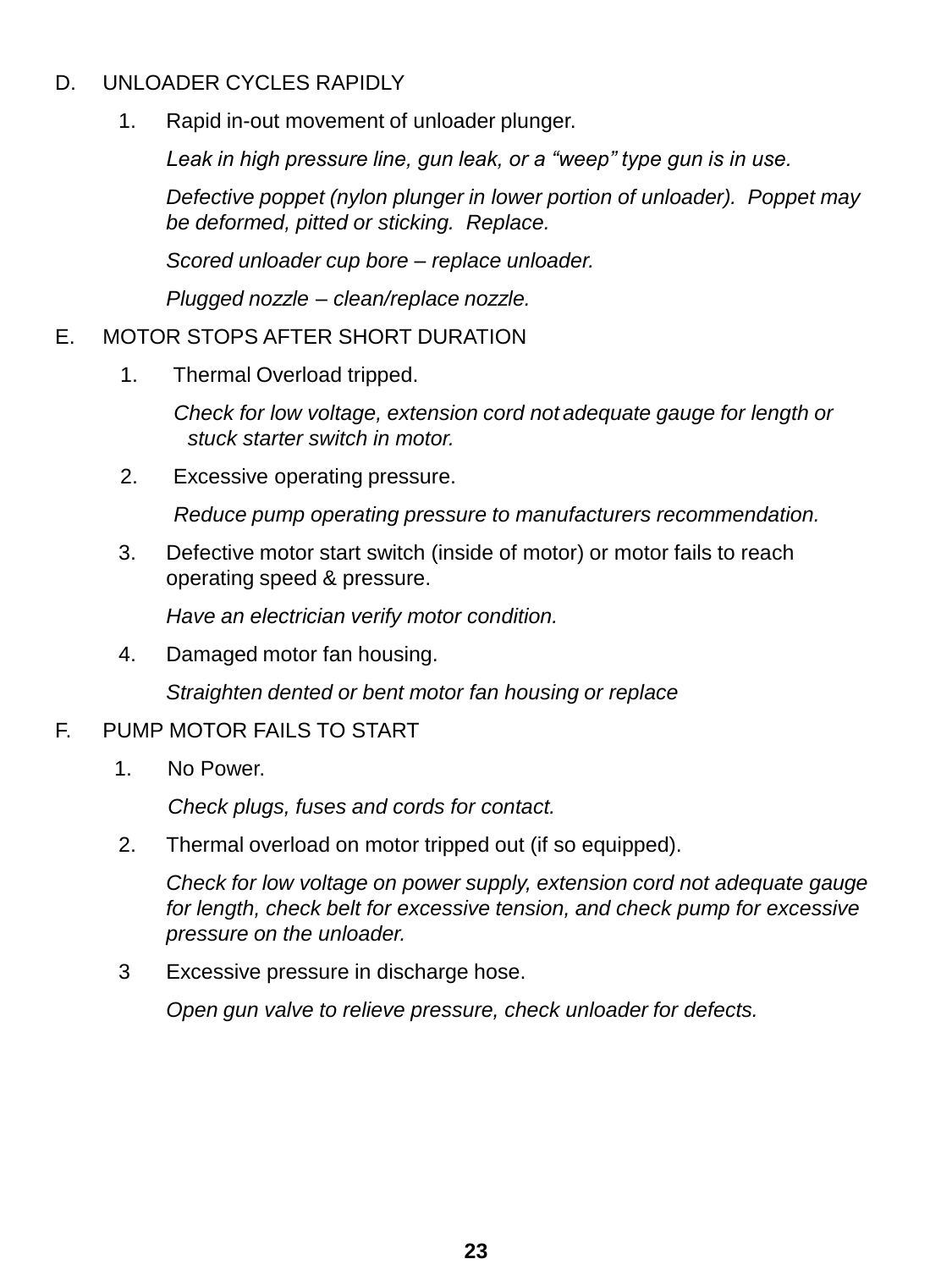#### G. PRESSURE FAILS TO DROP WHEN GUN VALVE IS CLOSED

- 1. Defective unloading valve, sticking check valve. *Clean or replace, install seal kit.*
- 2. Leak in gun, fittings or hose under high pressure. *Repair leak.*

### H. PUMP OIL DISCOLORATION

1. White foam – water in oil.

*Drain and replace with CAT pump oil or temporarily with S.A.E. 30 non detergent hydraulic oil. Faulty intake seals from wear or freezing, replace intake seals*

2. Brown foam – rust & water.

*Pump needs rebuilding if pressure is dropping and a rapid re occurrence of foam in sight glass occurs after several hours of operation with fresh oil.*

#### I. WATER OR OIL LEAKING FROM BOTTOM OF PUMP

1. Water – noticeable amounts.

*Inlet water seals on pistons failing. See appropriate pump manual.*

Cracked pump manifold from freezing – replace.

2. Oil – noticeable amounts.

*Leak and failure of oil seals on pistons. Return to Siebrings for repair (notify to verify condition).*

3. Leaking from pump oil fill cap

 *Oil level too far above red dot on the pump sight glass*

 *Leaking pump intake seals allowing water into crank case of the pump* 

### J. WATER SUPPLY AND CONTAMINATION

1. Sand from private wells or ponds.

*Allow water sample to stand in clear glass bottle over night to observe sediment. Add intake line filter if in doubt.*

2. High sulphur.

*Brass parts may need replacement when used in high concentrations of sulphur or chelated iron.*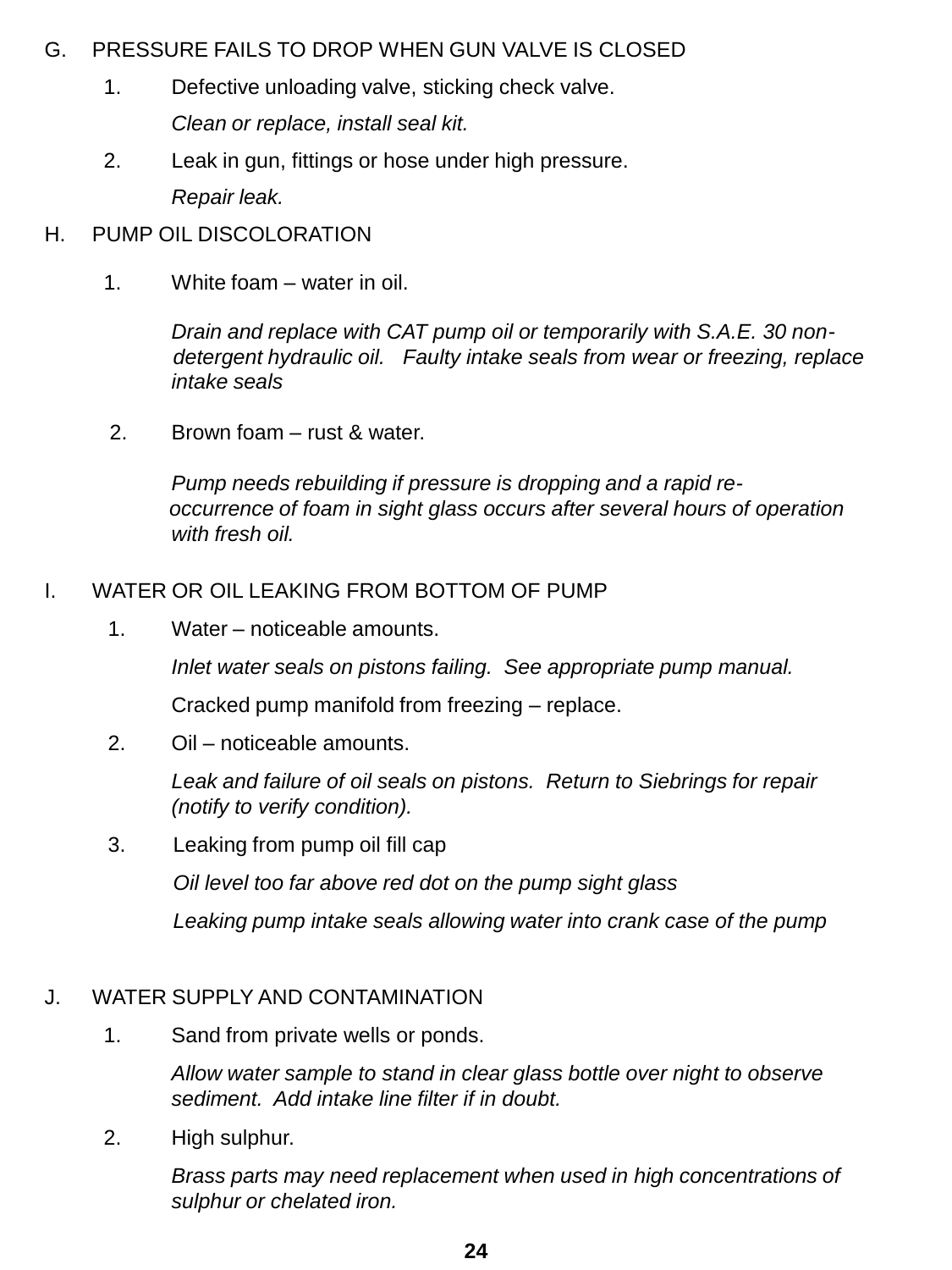#### K. FREEZING OF PUMPS

1. Water frozen in pumps will void warranty.

*Winterizing mix = 50/50 mix of water and auto/RV anti-freeze or straight windshield washer fluid with a temperature rating well below the forecasted ambient low temperature.* 

*If freezing conditions are suspect, always intake approximately 1 gallon of winterizing mix or until mix is expelled for gun discharge.*

**System Flush (Winterizing)** Disconnect the supply line from the tank and place the end of the hose in a container with 50% water and 50% antifreeze, or straight windshield washer fluid (see above).

Start the unit and run until antifreeze flows out of the discharge of the pump, hose reel and gun.

Cover to protect from severe elements and/or rodents.

Pump mailing/shipping instructions:

Disconnect pump from motor. If problems are encountered, call for instructions in the best method to separate the hallow shaft pump from the motor.

Leave all valves, unloader and fittings connected to the pump.

Disconnect at hose reel.

Drain the pump oil.

Place in a sealed plastic bag and & box, package for sturdy handling.

Send to: Siebring Manufacturing, Inc. 303 S. Main St. George, IA. 51237 888-475-3317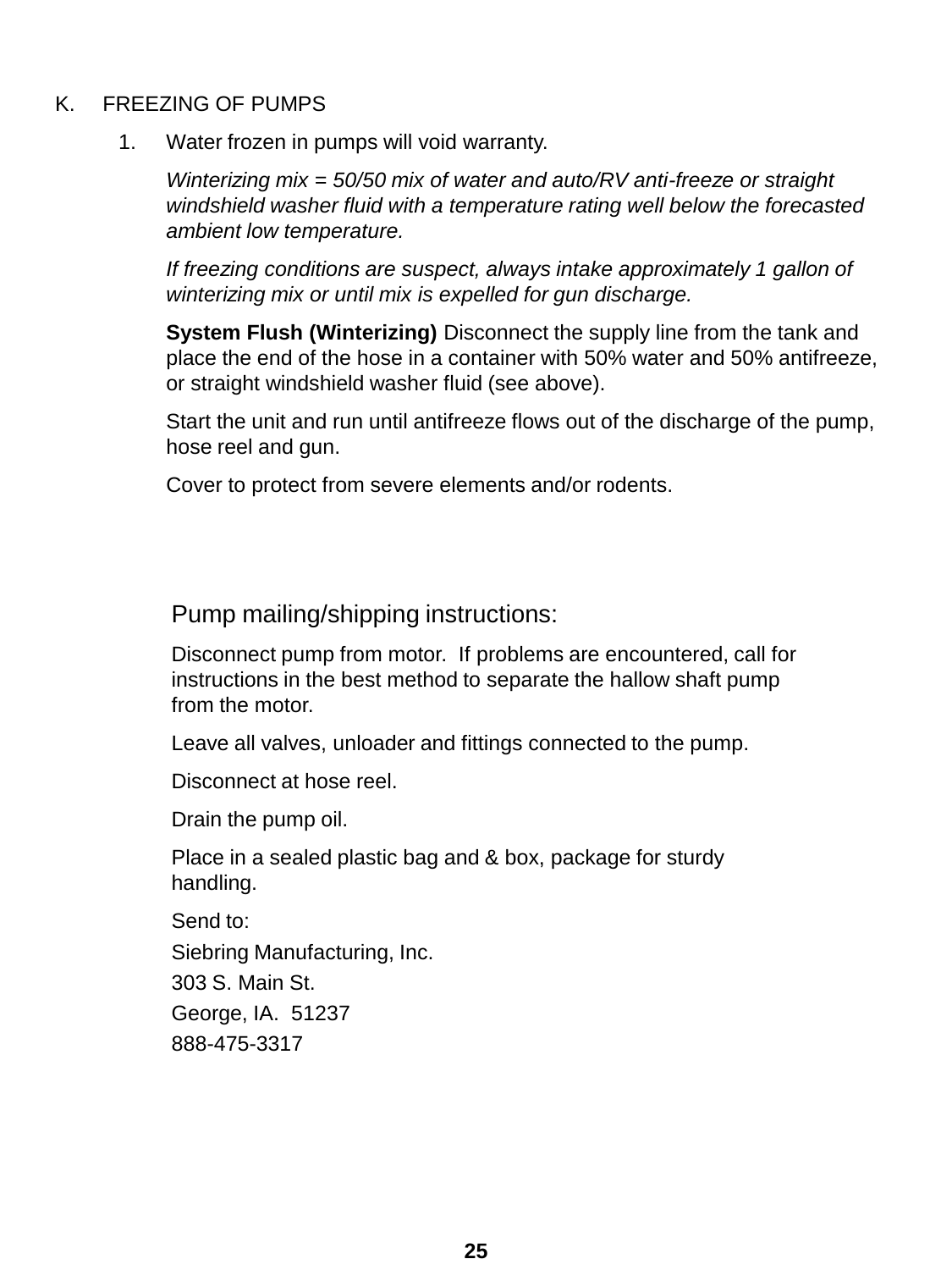

*Notes:*

-*Refer to CAT Pump manual for pump specific parts*

-*Refer to Honda Manual for engine specific parts*